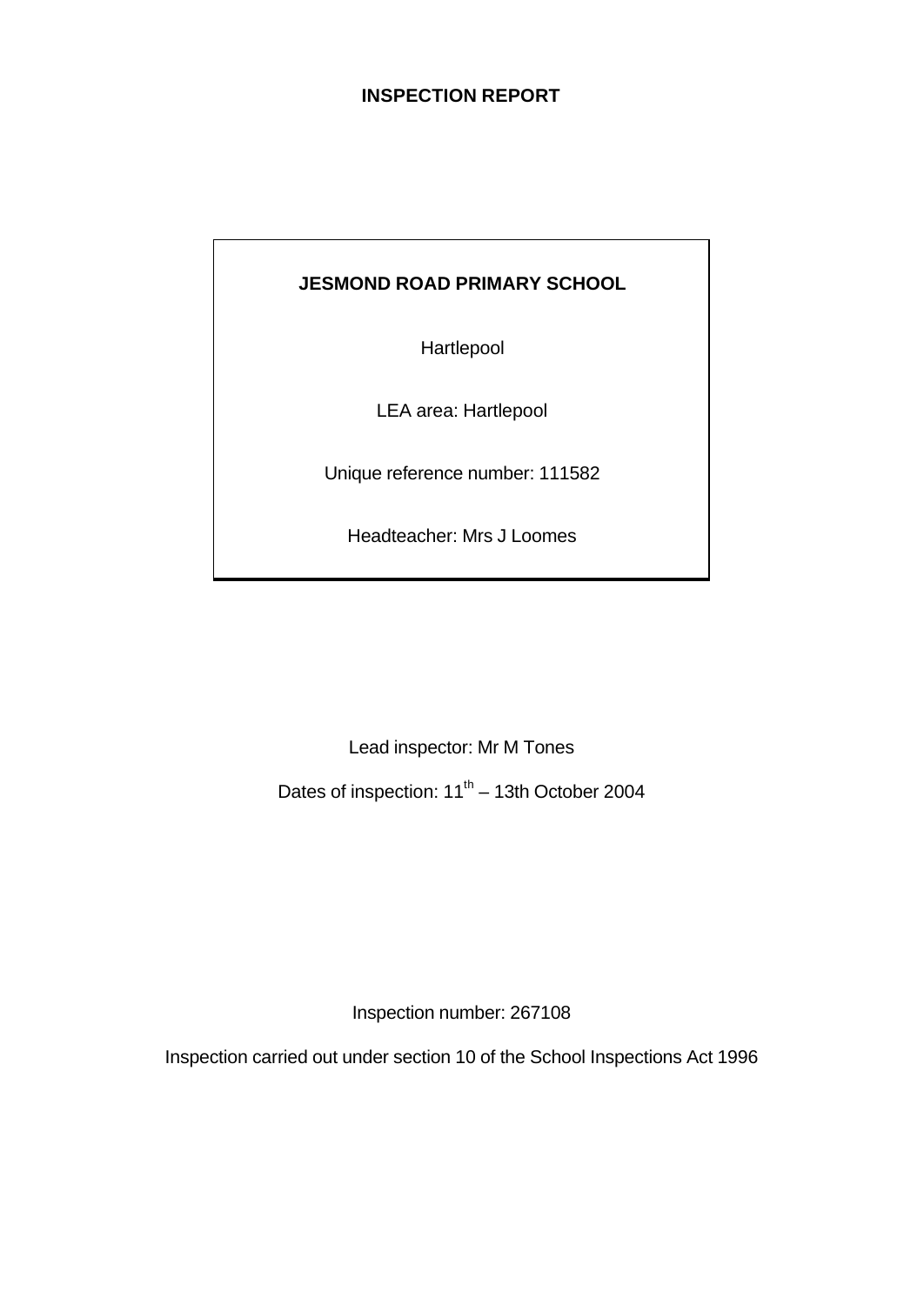### © Crown copyright 2004

This report may be reproduced in whole or in part for non-commercial educational purposes, provided that all extracts quoted are reproduced verbatim without adaptation and on condition that the source and date thereof are stated.

Further copies of this report are obtainable from the school. Under the School Inspections Act 1996, the school must provide a copy of this report and/or its summary free of charge to certain categories of people. A charge not exceeding the full cost of reproduction may be made for any other copies supplied.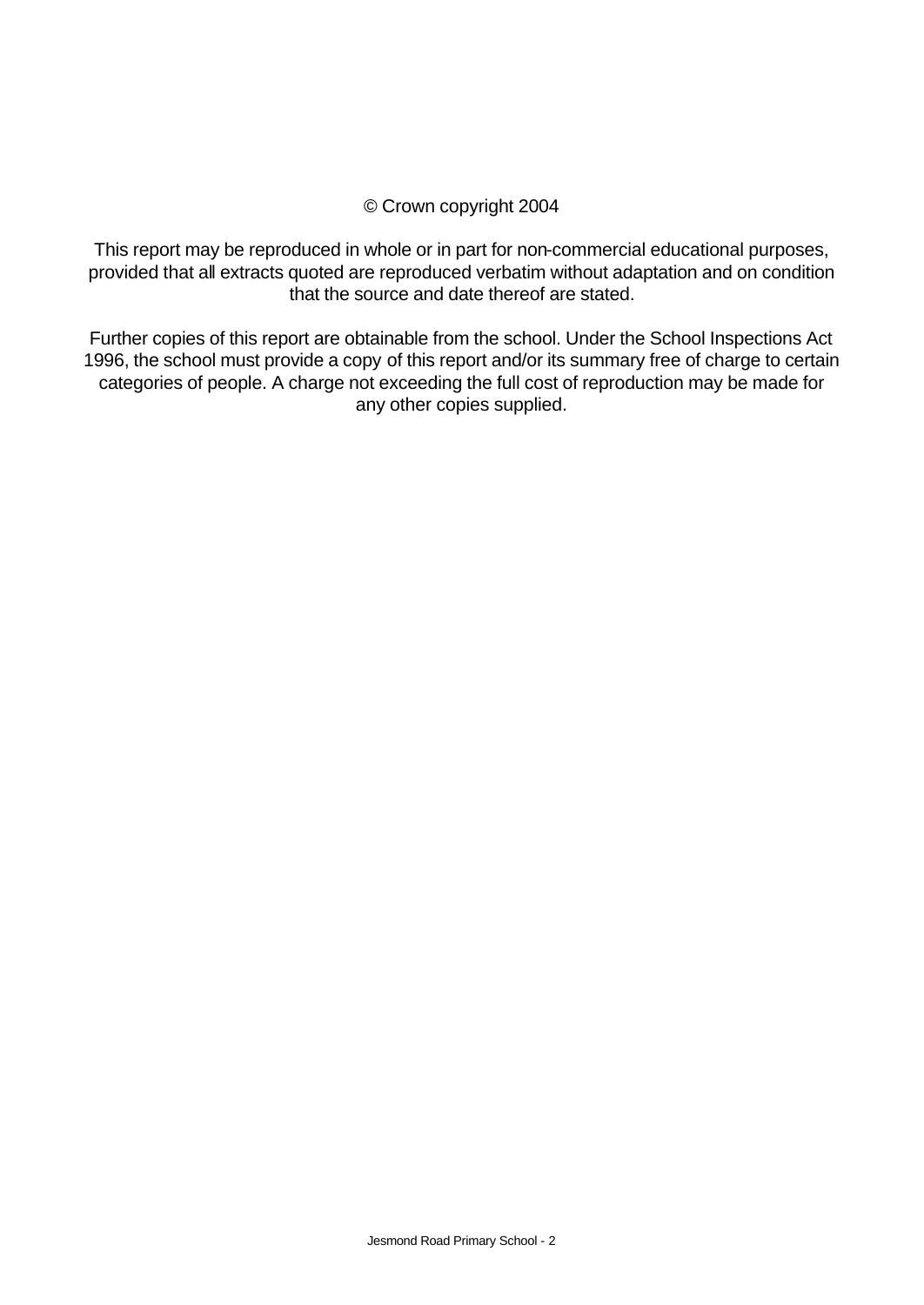# **INFORMATION ABOUT THE SCHOOL**

| Type of school:        |    |          | Primary                                   |  |  |
|------------------------|----|----------|-------------------------------------------|--|--|
| School category:       |    |          | Community                                 |  |  |
| Age range of pupils:   |    |          | 4 to 11 years                             |  |  |
| Gender of pupils:      |    |          | Mixed                                     |  |  |
| Number on roll:        |    |          | 465                                       |  |  |
| School address:        |    |          | Percy Street,<br>Hartlepool,              |  |  |
| Postcode:              |    |          | <b>TS26 0HR</b>                           |  |  |
| Telephone number:      |    |          | 01429 274672                              |  |  |
| Fax number:            |    |          | 01429 274672                              |  |  |
| Appropriate authority: |    |          | Governing Body                            |  |  |
|                        |    |          | Name of chair of governors: Mrs Jane Shaw |  |  |
| Date<br>inspection:    | Ωf | previous | $19^{th} - 22^{nd}$ April 1999            |  |  |

# **CHARACTERISTICS OF THE SCHOOL**

Jesmond Road Primary School is a very large community school. There are 465 children on roll between the ages of four and eleven years old. Fifty-two children attend part-time in the nursery. The school was built in 1902 and serves the industrial centre of Hartlepool. This is an area of some socio-economic decline and children start school with below average attainment. The proportion of pupils eligible for free school meals is above the national average. There is a high level of movement in and out of the school. Last year 23 per cent of children who started school in the first year did not remain until the time they were due to leave. The school gets additional resources for the provision of pupils with special educational needs. The proportion of these pupils, including those with a statement of special educational need, is broadly in line with the national average. The main areas of need are for pupils with moderate learning difficulties. Currently, 4 pupils have Statements of Special Educational Need. No pupils speak English as an additional language. The school has the Basic Skills Quality Mark and the Investors in People Award.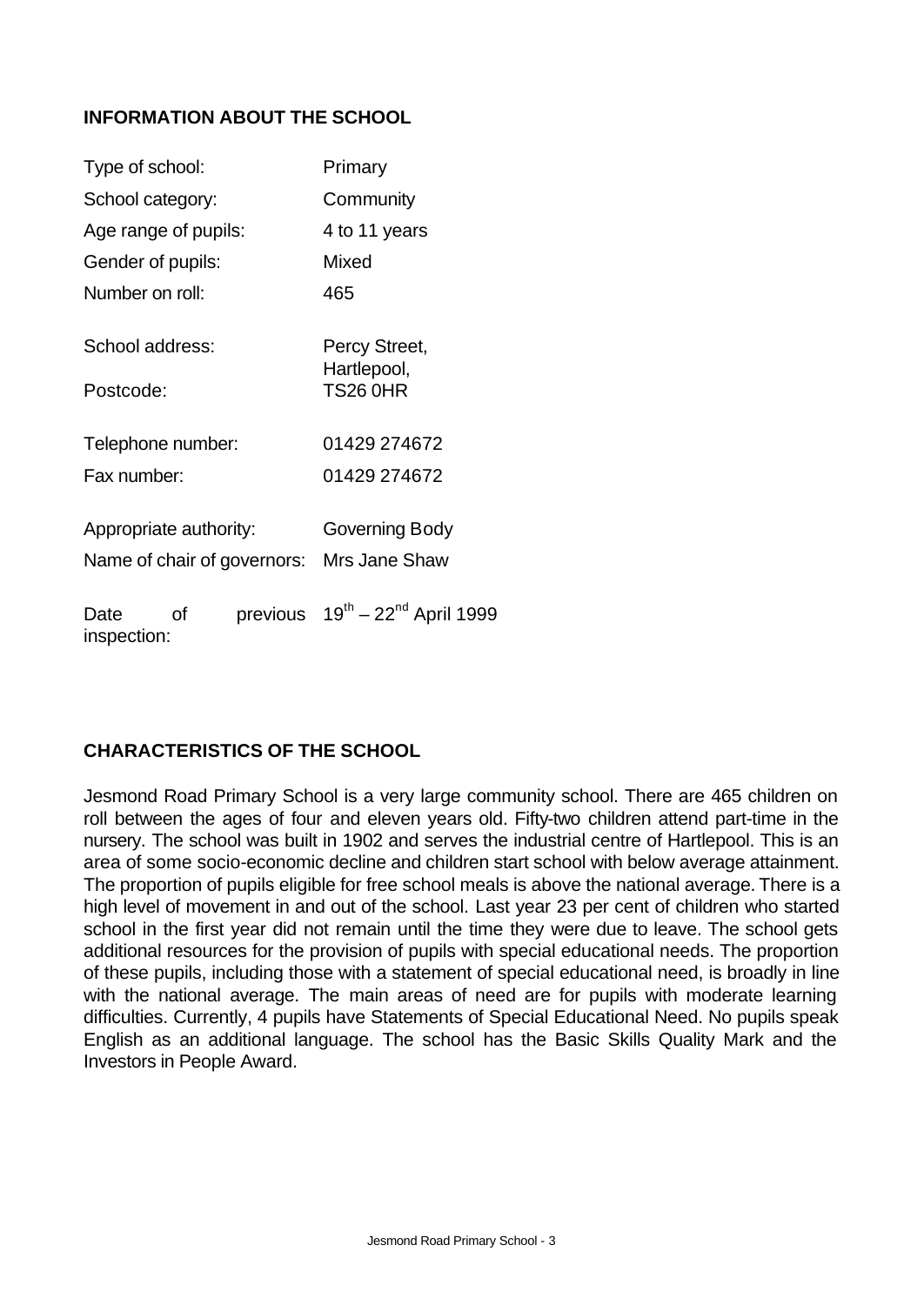# **INFORMATION ABOUT THE INSPECTION TEAM**

| Members of the inspection team |                  |                | <b>Subject responsibilities</b>                                                                      |
|--------------------------------|------------------|----------------|------------------------------------------------------------------------------------------------------|
| 1575                           | Mr M Tones       | Lead inspector | Physical education                                                                                   |
| 11358                          | Mrs V Lamb       | Lay inspector  |                                                                                                      |
| 21458                          | Mr P Smith       | Team inspector | Information<br>communication<br>and<br>technology; design and technology;<br><b>Foundation Stage</b> |
| 31622                          | Mrs L Richardson | Team inspector | English; art; music                                                                                  |
| 27741                          | Ms C Weaver      | Team inspector | Mathematics;<br>history;<br>geography;<br>Citizenship                                                |
| 32647                          | Mrs J Bell       | Team inspector | Science; religious education                                                                         |

The inspection contractor was:

### **peakschoolhaus ltd**

BPS Business Centre Brake Lane Boughton Nottinghamshire. NG22 9HQ

Any concerns or complaints about the inspection or the report should be made initially to the inspection contractor. The procedures are set out in the leaflet *'Complaining about Ofsted Inspections'*, which is available from Ofsted Publications Centre (telephone 07002 637833) or Ofsted's website (www.ofsted.gov.uk).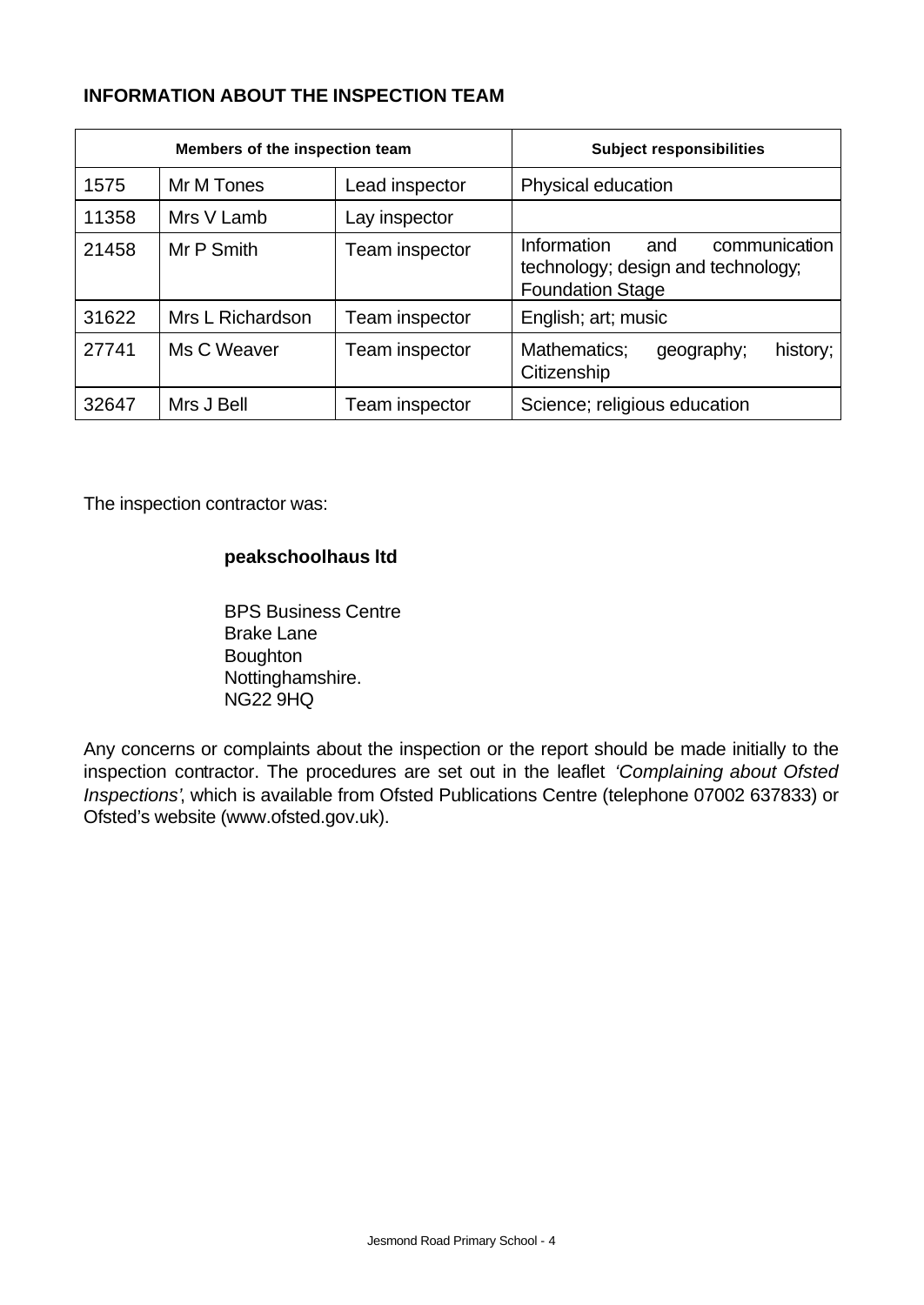# **REPORT CONTENTS**

|                                                                                                                                    | Page |
|------------------------------------------------------------------------------------------------------------------------------------|------|
| <b>PART A: SUMMARY OF THE REPORT</b>                                                                                               | 7    |
| <b>PART B: COMMENTARY ON THE MAIN INSPECTION FINDINGS</b>                                                                          |      |
| <b>STANDARDS ACHIEVED BY PUPILS</b>                                                                                                | 9    |
| Standards achieved in areas of learning and subjects                                                                               |      |
| Pupils' attitudes, values and other personal qualities                                                                             |      |
| <b>QUALITY OF EDUCATION PROVIDED BY THE SCHOOL</b>                                                                                 | 12   |
| Teaching and learning<br>The curriculum<br>Care, guidance and support<br>Partnership with parents, other schools and the community |      |
| <b>LEADERSHIP AND MANAGEMENT</b>                                                                                                   | 17   |
| <b>PART C: THE QUALITY OF EDUCATION IN AREAS OF LEARNING</b><br><b>AND SUBJECTS</b>                                                | 20   |
| AREAS OF LEARNING IN THE FOUNDATION STAGE                                                                                          |      |
| <b>SUBJECTS IN KEY STAGES 1 AND 2</b>                                                                                              |      |

# **PART D: SUMMARY OF THE MAIN INSPECTION JUDGEMENTS 31**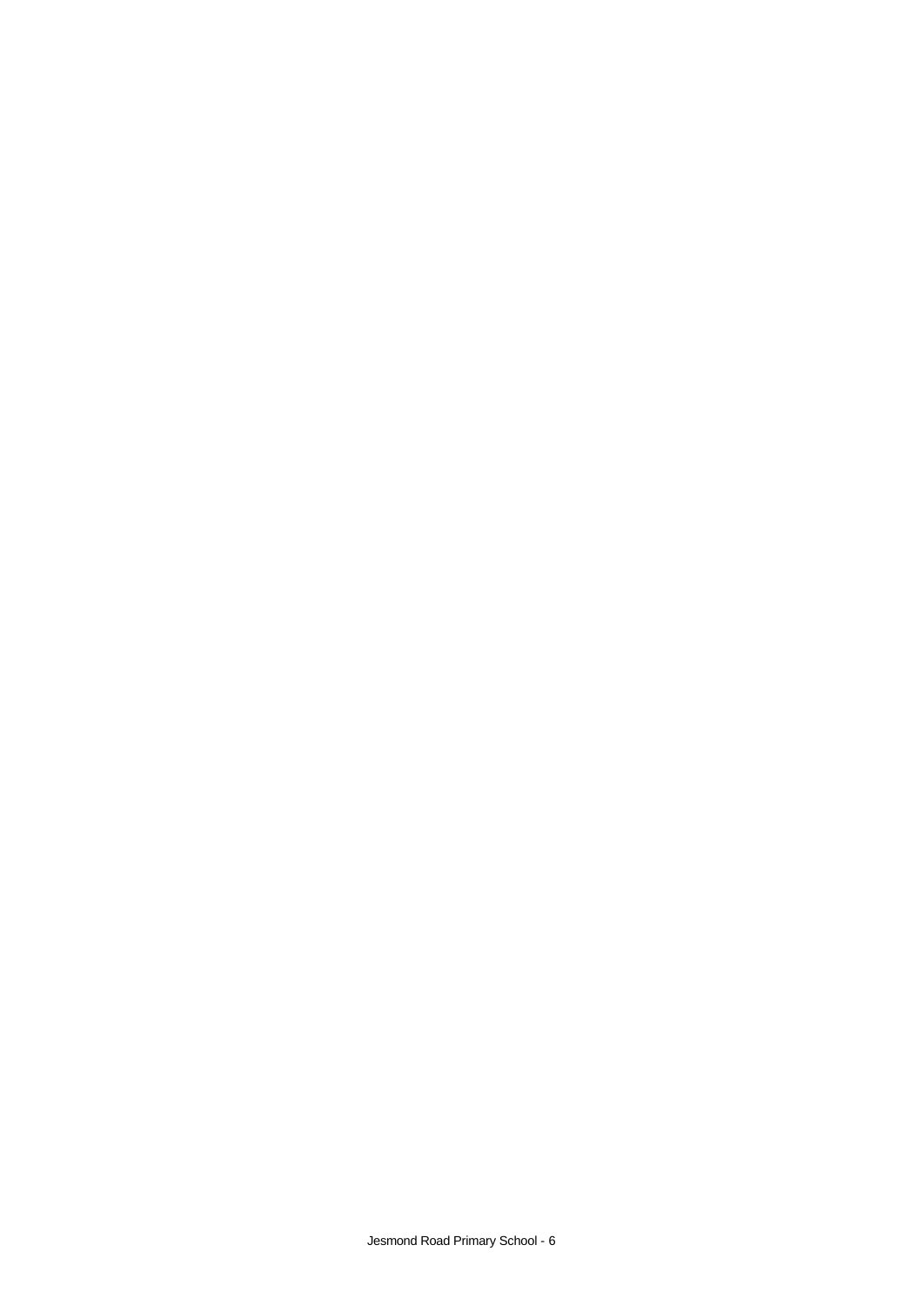# **PART A: SUMMARY OF THE REPORT**

# **OVERALL EVALUATION**

**Jesmond Road Primary School provides a satisfactory standard of education for its pupils but has some serious weaknesses in teaching, leadership and management.**  Standards in English, mathematics and science have been well below national averages for many years and a significant number of pupils do not achieve as well as they should. This is because, in too many lessons, teachers, leaders and managers do not expect enough of pupils. Therefore the school does not provide satisfactory value for money.

### **The school's main strengths and weaknesses are:**

- Standards in the core subjects of English, mathematics and science are well below average and below those of similar schools;
- Overall, teaching is unsatisfactory because teachers' expectations of what pupils can achieve is too low;
- The recently appointed headteacher is making a difference but;
- The governors, leaders and managers have not concentrated enough on raising achievement.
- Staff have high expectations of behaviour, pupils behave very well and have good attitudes to work;
- The spiritual, moral, social and cultural education is good;
- The school has good links with parents and works well in partnership with the community;
- There is good support for pupils who have special educational needs;
- The school provides good opportunities to enrich learning.

The school has made unsatisfactory progress since the last inspection. Standards in English have remained well below the national average. Standards in mathematics and science are not as good as they were and are below similar schools. There have been improvements, though, in information and communication technology (ICT), where standards are now satisfactory and in religious education, where they are now good.

### **STANDARDS ACHIEVED**

#### **Year 6 results**

| <b>Results in National</b><br>Curriculum tests at the end |      | similar schools |      |      |
|-----------------------------------------------------------|------|-----------------|------|------|
| of Year 6, compared with:                                 | 2001 | 2002            | 2003 | 2003 |
| English                                                   |      |                 |      |      |
| <b>Mathematics</b>                                        |      |                 |      |      |
| Science                                                   |      |                 |      |      |

*Key: A - well above average; B – above average; C – average; D – below average; E – well below average Similar schools are those whose pupils attained similarly at the end of Year 2.*

**Pupils' achievements are unsatisfactory,** producing standards that are well below the national average. Over recent years, standards and pupils' progress in English, mathematics and science have been well below those nationally, by the age of eleven. This is reflected in the most recent tests, which can be compared to national figures (above). In comparison to similar schools, standards are also below average and in science well below. The overall progress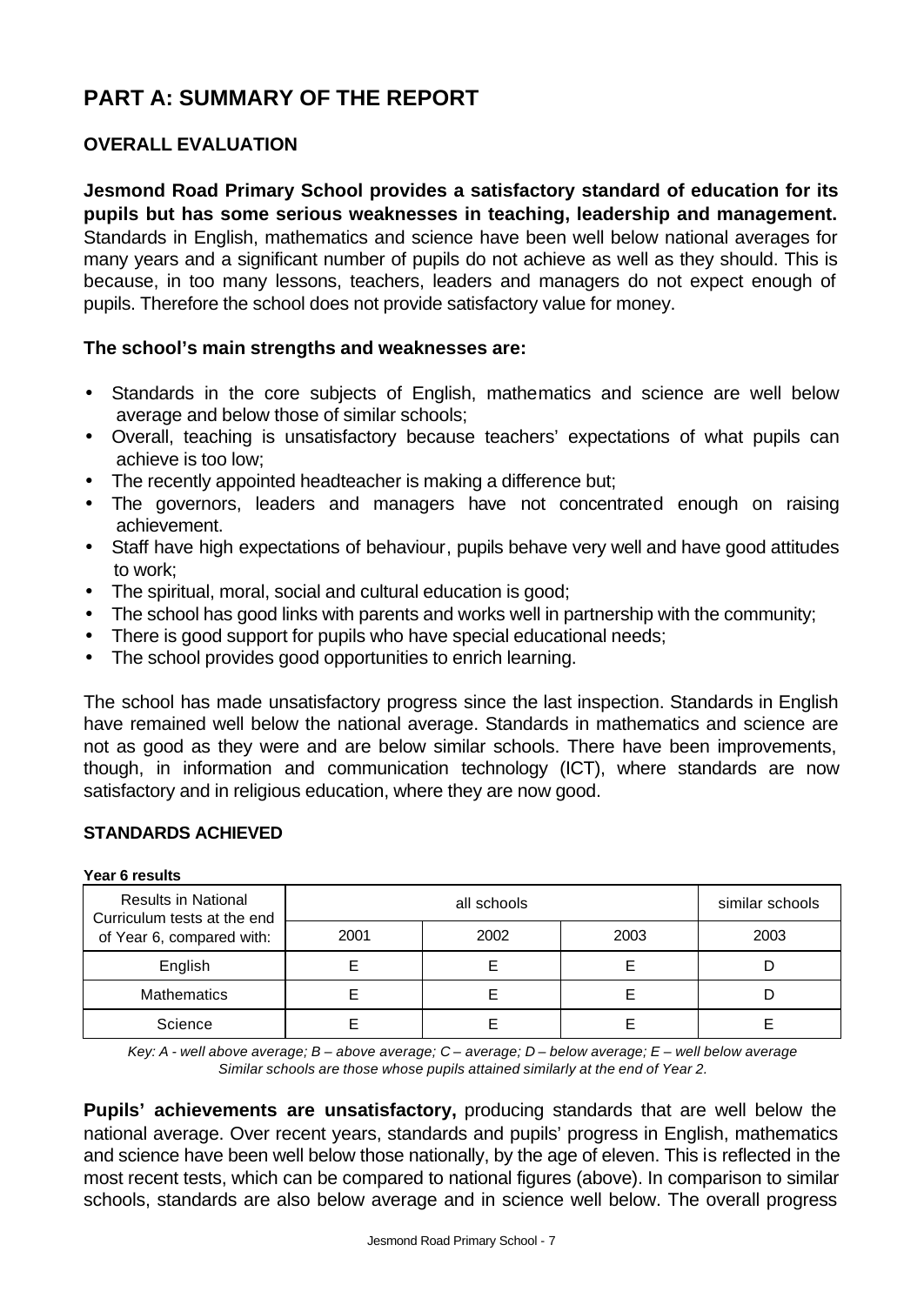made by pupils from the age of seven to eleven is well below that made in schools nationally. At both ages seven and eleven, standards in art and music are below those expected. In ICT, geography, history and physical education, standards are in line with those expected nationally. In religious education standards exceed the requirements of the local agreed syllabus. The school has not had a sufficiently sharp focus on raising achievement. As a result, standards, at the time of the inspection, are still well below the national average. Despite a slight improvement in standards in the 2004 national tests, the achievement of pupils is below that expected of pupils of this age, background and prior attainment, and is not as good as it should be. Children start school with standards below average. They make a good start in nursery and reception and make satisfactory progress. Few are able to make up for the shortfall in standards on entry and most are unable to reach the early learning goals by the time they start Year 1. By the age of seven, standards in reading, writing and mathematics are still well below the national average and similar schools. The school sets challenging targets for itself, but rarely achieves them.

**Pupils' spiritual, moral, social and cultural development is good.** This results in very good behaviour, good attitudes to work and a respect for the feelings of others. Attendance and punctuality are satisfactory.

# **QUALITY OF EDUCATION**

**The quality of education is satisfactory overall. Teaching and learning are unsatisfactory**. Teachers do not expect enough of pupils' achievements and as a result standards are too low. Teaching in the nursery and reception classes is satisfactory and sometimes better. Teachers provide interesting activities and support that is well matched to the children's ability. Elsewhere, there are too few good lessons. Where teaching is good, teachers plan interesting activities, taking into account pupils' achievement in previous lessons and therefore match work well to pupils' ability. Where teaching is weak, teachers do not provide activities that match the abilities of pupils and challenge their thinking. In these lessons, too many pupils make slow progress and underachieve. All staff have very good relationships with pupils. They expect pupils to behave well and this means that teaching and learning have very few disruptions. The school's broad and balanced curriculum meets statutory requirements. The development of key skills is built into literacy, numeracy and ICT lessons but there are too few planned opportunities in other subjects. There are several curriculum initiatives underway at the school, which have not been checked to find out their impact on pupils' achievement. Provision for pupils with special educational needs is good throughout the school, including the Resource Base. Nursery provision, outdoor play and physical education are limited by the school's accommodation. There is a good partnership with parents and the community.

### **LEADERSHIP AND MANAGEMENT**

**Leadership and management of the school are unsatisfactory.** The day-to-day management of the school ensures the school runs smoothly. However, governors and leaders at all levels are unsatisfactory because they are not adequately focused on raising achievement. The school's self-evaluation and performance management are not linked well enough to an improvement in standards. Senior management and subject leaders do not pay enough attention to teaching and learning and its effect on raising achievement in the core subjects. Governors do not sufficiently monitor the work of the school or challenge senior managers on the school's effectiveness.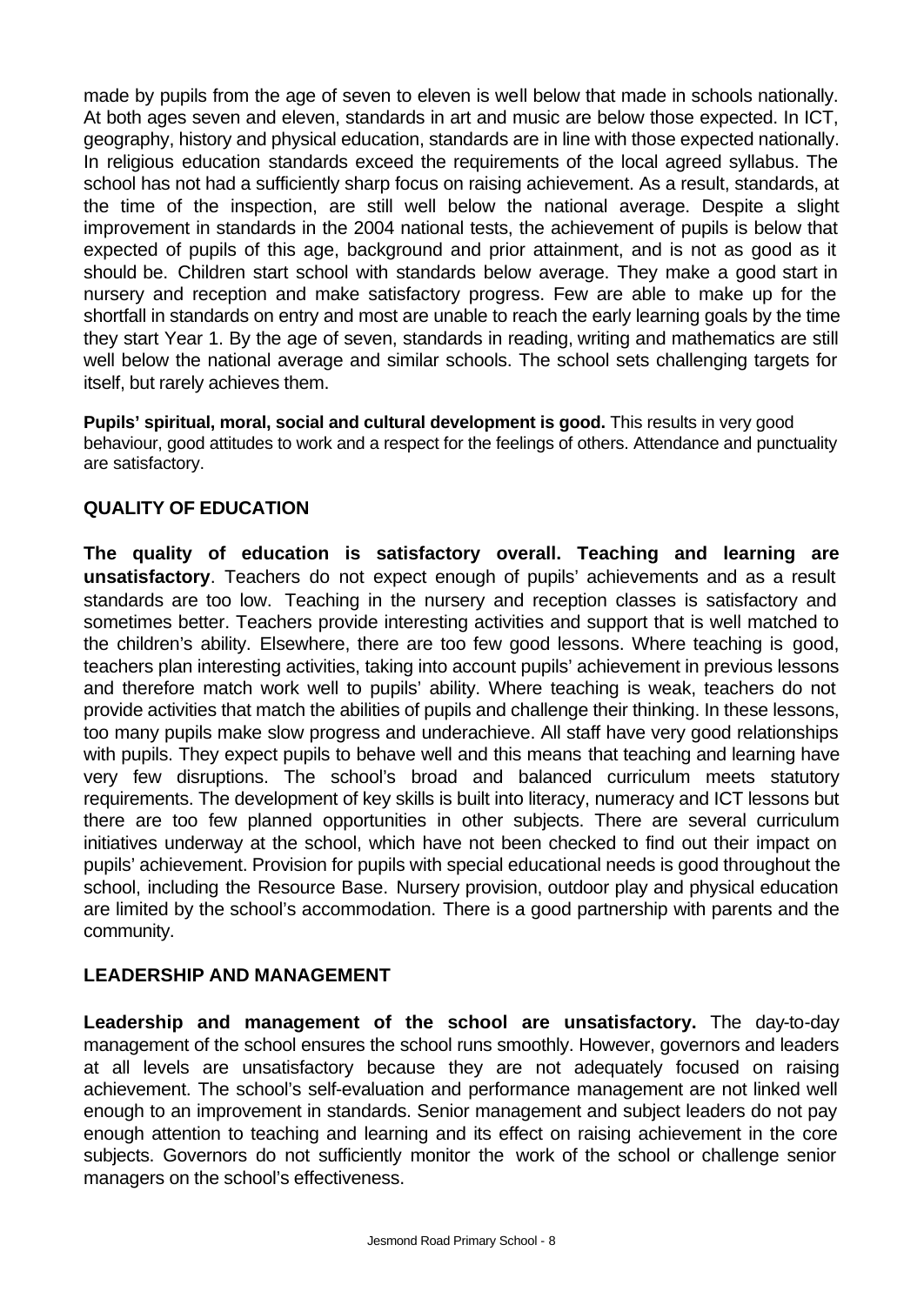# **PARENTS' AND PUPILS' VIEWS**

Parents' views are very positive. They value the strong links between home and school and feel well informed about how well their children are doing.

### **IMPROVEMENTS NEEDED**

The most important things that school needs to do to improve are:

- Improve the quality of teaching and learning so that pupils achieve more.
- Carry out and act upon risk assessments.
- Improve the role of the governing body and senior managers in checking and evaluating the work of the school, making the raising of achievement the central focus for their work.
- Ensure that reports to parents meet legal requirements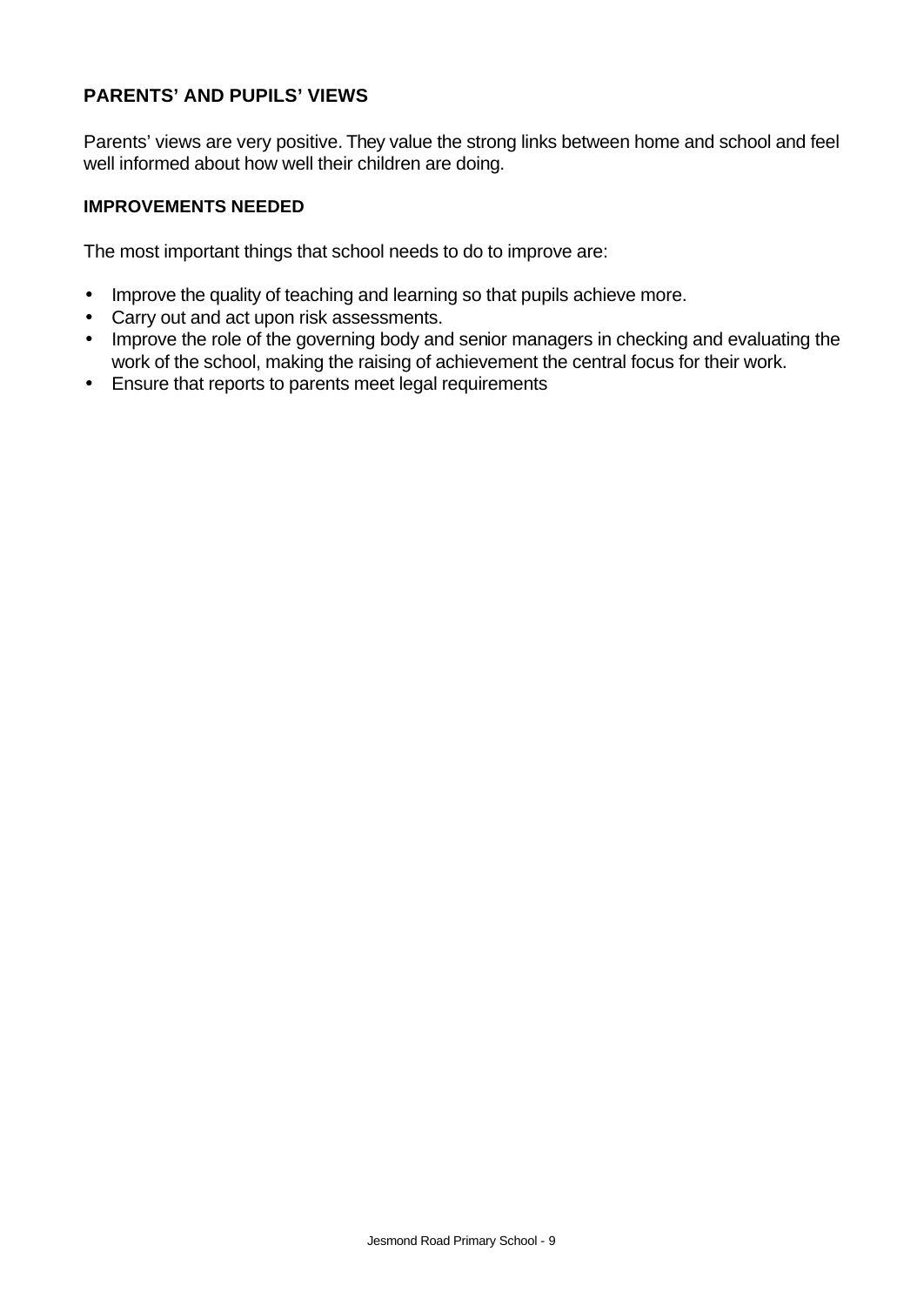# **PART B: COMMENTARY ON THE INSPECTION FINDINGS**

# **STANDARDS ACHIEVED BY PUPILS**

### **Standards achieved in areas of learning and subjects**

**Pupils' achievement is unsatisfactory.** Standards in the national tests in English, mathematics and science have been well below national averages for several years. There was an improvement in the most recent tests for eleven year olds in 2004. However, pupils' achievement in comparison to those in similar schools is not as good as it should be.

### **Main strengths and weaknesses**

- Standards in English, mathematics and science are below national expectations and pupils do not achieve as much as they should.
- The very good behaviour and good attitudes of pupils towards work create a good climate for learning.
- In religious education, standards are good.
- In ICT, geography, history and physical education, standards are in line with those expected nationally.
- In art and music standards are below those expected.

### **Commentary**

- 1. The attainment of pupils is well below average in English and science and below average in mathematics throughout the school. This follows a similar pattern of standards over recent years, which have been well below those expected nationally. This is only partly due to the below average attainment when children start school. Even when taking this into account their progress is below that expected of similar schools and their achievement is unsatisfactory. This is because too often teachers do not expect pupils to achieve highly enough.
- 2. Since the last inspection, improvements have been made to the standards achieved in ICT, which are now in line with those expected by the time pupils leave school. This is due to the improved resources and confidence of teachers. In religious education, standards are good because teachers used a variety of interesting activities in lessons and assemblies, to move learning forward. Standards in geography, history, design and technology and physical education remain in line with those expected nationally. In art and music standards are below those expected. In art, pupils have under-developed drawing and painting skills. In music, pupils have limited knowledge of common instruments and of a range of musical styles. Most pupils with special educational needs, including those in the Resource Base, make good progress against the targets set for them in their individual education plans and in their statements of special needs. This is an improvement on the last inspection. Some pupils considered able to work in the classroom without additional adult support often struggle with tasks set for them and as a result make too little progress. More able and talented pupils are not effectively identified. As a result, teachers are unable to plan for their needs and they do not achieve well enough. The school sets challenging targets for itself in all areas of work and but rarely achieves them.

### **Foundation Stage**

3. On starting school, standards in nursery are below average. Children make satisfactory progress and a few, mainly higher attaining children, are well placed to reach the goals expected of them by the time they start Year 1. Satisfactory teaching enables children to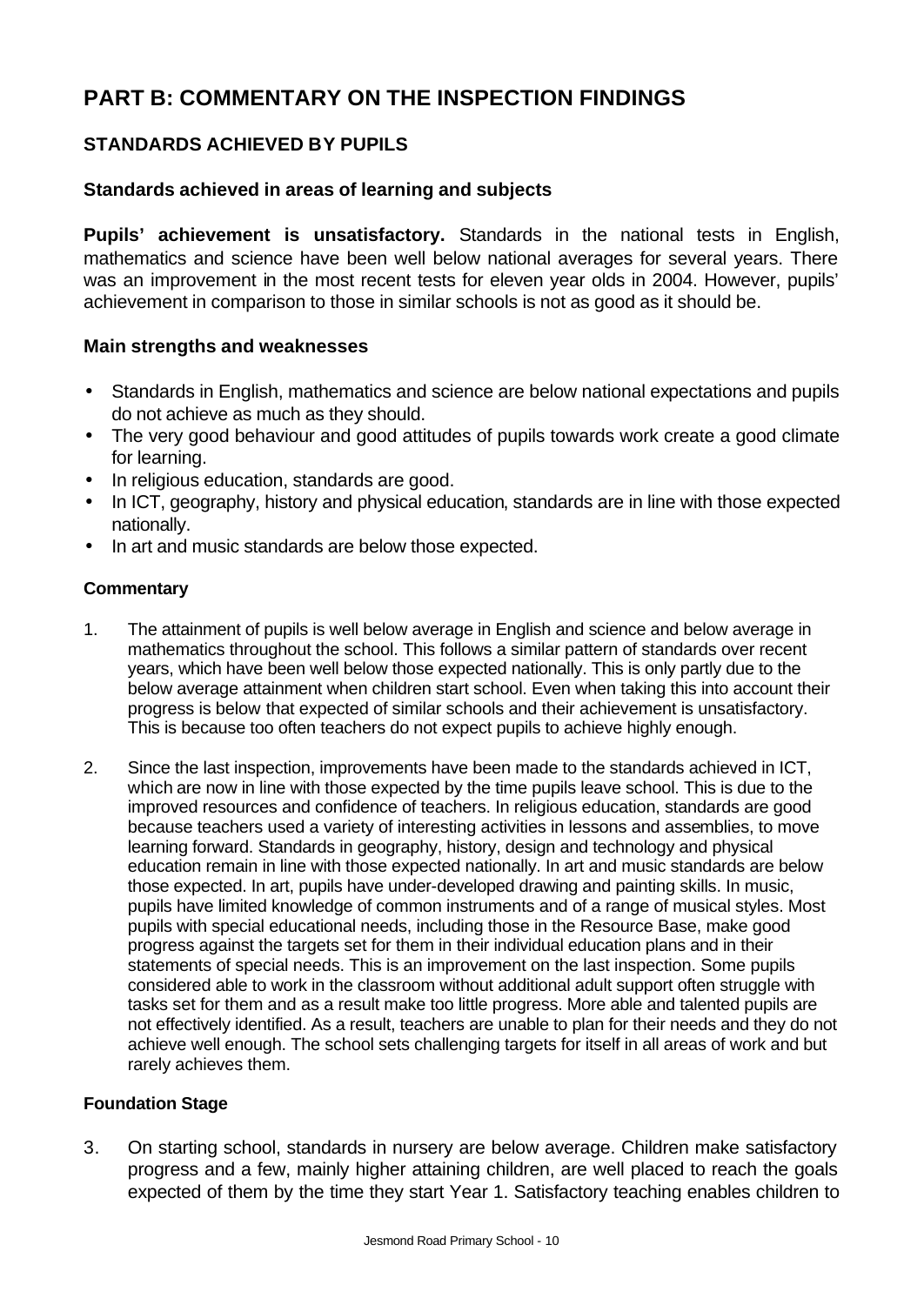make progress but standards remain below those expected for their age in language, mathematics and in their knowledge and understanding of the world. In personal, social and emotional, creative and physical development most children make enough progress to reach levels that are broadly average. Sound teaching, very positive relationships and a good range of activities to stimulate and develop learning are the main reasons for the children's satisfactory progress.

### **Years 1 and 2**

4. By the age of seven, standards have remained well below average in reading, writing and mathematics over the last few years. Teacher assessments in science indicate that over the same period, standards have also been below average. Against this background, pupils' achievements are below those expected of pupils in similar schools. This is because teachers too often do not provide challenging activities that match pupils' ability. Few pupils reach the higher levels of attainment. Most pupils are developing appropriate basic skills in reading, but many have too limited a vocabulary to help them to understand what they read at the level expected. Standards in spoken language are below those expected because few teachers challenge pupils sufficiently to use a wider range of vocabulary in lessons. In mathematics pupils' achievements are below those expected. This is because teachers too often do not effectively use the information they have about what pupils have learnt already. As a result work is not well matched to their different abilities.

| Standards in: | School results | National results |
|---------------|----------------|------------------|
| reading       | 13.6 (14.2)    | 15.7 (15.8)      |
| writing       | 13.0(13.3)     | 14.6 (14.4)      |
| mathematics   | 14.5 (16.5)    | 16.3 (16.5)      |

#### *Standards in national tests at the end of Year 2 – average point scores in 2003*

*There were 73 pupils in the year group. Figures in brackets are for the previous year* 

### **Years 3 to 6**

5. The progress made by pupils from the age of seven to eleven is well below that made in schools nationally. Despite a slight improvement in standards in the 2004 national tests, the achievement of pupils is below that expected of pupils of this age, background and prior attainment. Currently English standards in Year 6 are well below those expected nationally. Pupils' language skills are below those expected. They speak with confidence but are given insufficient opportunities to develop the quality of their language. In reading, although some of the basic skills are learnt, too many pupils have a limited vocabulary and therefore do not always understand what they have read. In writing, appropriate skills of handwriting and spelling are developed, but their achievements remain below those expected, as there are too few opportunities for them to write creatively. Similarly, in mathematics, standards remain below average because teachers expect too many pupils to work at a level that is too low. The achievements of pupils in science are also below those expected. This is because teachers do not often recognise what pupils already know and therefore underestimate what they are capable of achieving.

#### *Standards in national tests at the end of Year 6 – average point scores in 2003*

| Standards in: | School results | National results |
|---------------|----------------|------------------|
| English       | 24.0 (25.4)    | 26.8 (27.0)      |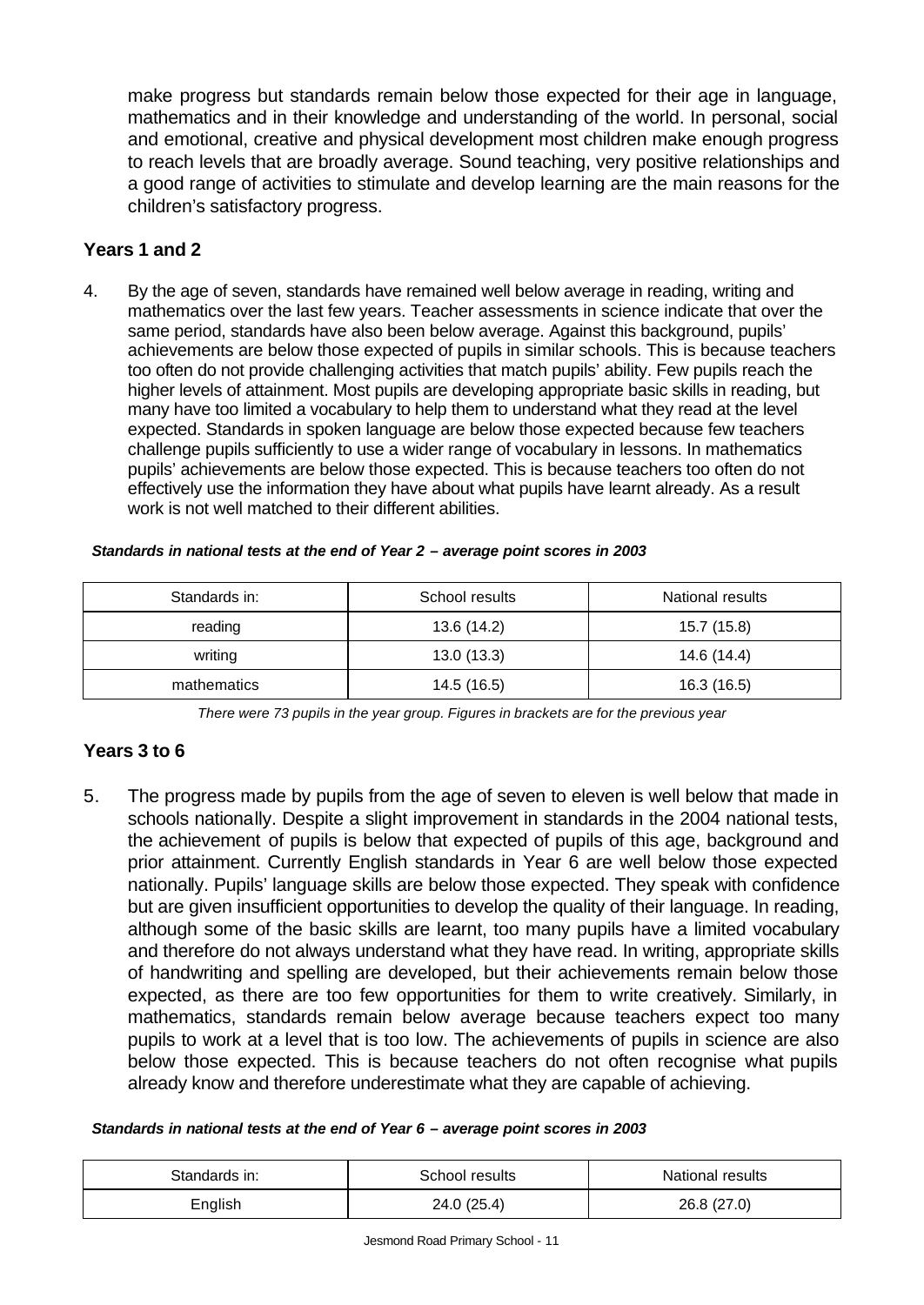| mathematics | 24.3(25.5)  | 26.8 (26.7) |
|-------------|-------------|-------------|
| science     | 25.7 (26.9) | 28.6 (28.3) |

*There were 86 pupils in the year group. Figures in brackets are for the previous year*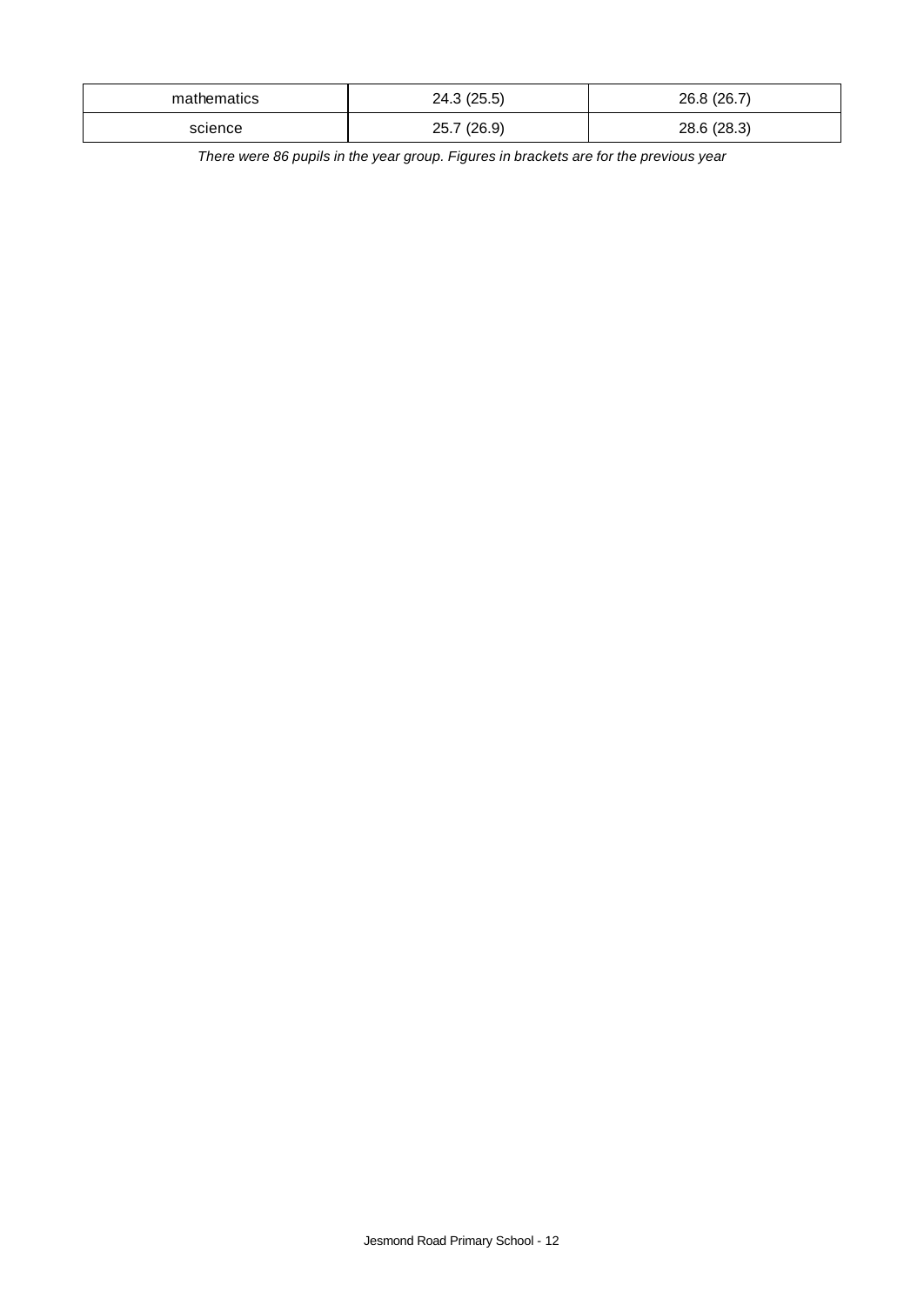# **Pupils' attitudes, values and other personal qualities**

Pupils have good attitudes to school and behave very well. Their personal development is good. In particular, pupils' moral and social development is very good. Attendance and punctuality are satisfactory.

### **Main strengths and weaknesses**

- Relationships throughout school are very good.
- Pupils behave very well in lessons and around school.
- Pupils are able to tell right from wrong and conduct themselves as responsible members of the school community.
- The school does not give pupils appropriate time and direction to want to find things out for themselves.

# **Attendance**

### *Attendance in the latest complete reporting year (%)*

| Authorised absence |     | Unauthorised absence |    |
|--------------------|-----|----------------------|----|
| School data        |     | School data          |    |
| National data      | 5.4 | National data        | 14 |

*The table gives the percentage of half days (sessions) missed through absence for the latest complete reporting year.*

### **COMMENTARY**

- 6. Attendance and punctuality are satisfactory. Checks are routinely made to find out why pupils are away from school. The school currently has an enterprising scheme to reward good attendance and punctuality that pupils are excited about and keen to be part of. The higher than average unauthorised absence is due to the frequent absence of one or two pupils. Pupils' good attitudes to school help them with their learning and in their personal development. There is a calm, caring atmosphere in the school that supports very good relationships amongst pupils and between pupils and staff. Pupils understand the effects of their actions on others and show respect for others' feelings. Pupils work well together and want to please their teachers by working hard. These very good relationships help pupils grow in confidence to make responsible contributions and take an active role in school life.
- 7. Behaviour in lessons and around school is generally very good. Pupils are polite and show an interest in their work. They apply themselves to the tasks that teachers set and are very proud of their successes. They respond very well to incentives to try their best and look forward to the rewards that lie ahead. Pupils in Year 6 particularly like their target cards and say that house points given for completed homework means that everyone wants to do what is set and so develop good habits in readiness for secondary school. Although the school is good at motivating pupils to succeed in their behaviour and attitudes to learning, staff miss opportunities to stimulate pupils to learn for themselves, for instance by researching topics in the school library.
- 8. When pupils move around the halls and classrooms they are usually very orderly but this is not always the case on the staircases. Pupils occupy themselves in team and paired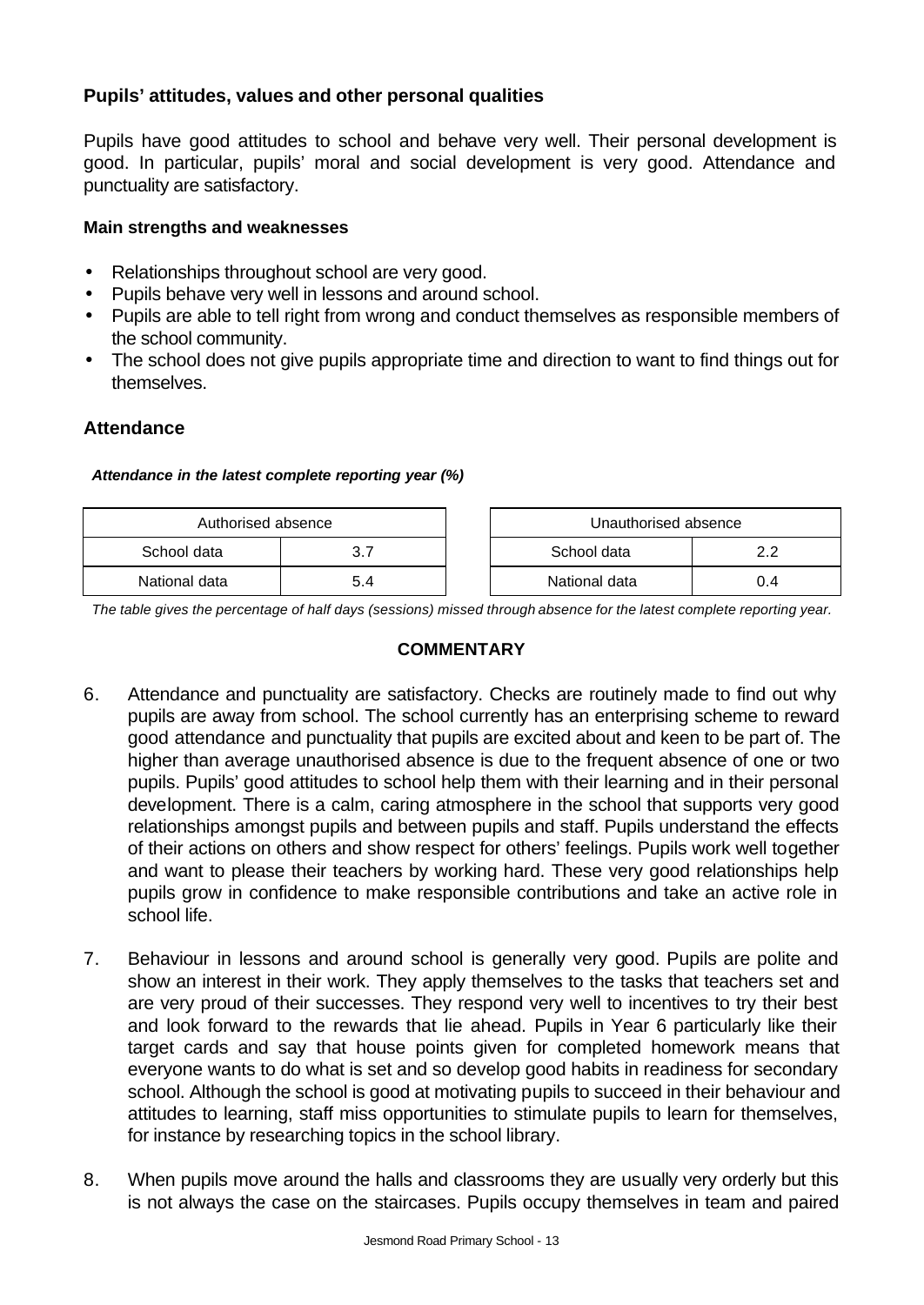games during breaks and say that most people behave themselves well. They do not feel that bullying is still an issue, although they can recall some instances in the past. Staff work hard to show pupils what is expected and to provide firm, constructive guidance for those who do not meet the high standards set. Staff work closely with support agencies to provide pupils at risk of exclusion with activities that help them to develop more positive attitudes to school. This is proving effective as few exclusions were made in 2004 and no pupils have been excluded so far this year.

9. Moral and social development is very good and is fostered through the strong school ethos and code of conduct. Assemblies give pupils a good understanding of right and wrong and guide them in working well together for the good of all. Pupils are attentive and interested in each other's achievements and ideas. The class and school councils that have recently been set up provide a very good opportunity for pupils to share their views to improve life in school. At the same time, they are learning valuable lessons about formal social structures and the part that individuals can play within them. The school makes good use of the community to enhance pupils' experiences. Pupils are well involved in fundraising for themselves and to help make a difference for others. They appreciate the trips that staff organise and talk excitedly about the challenges that they will face when they all have the opportunity to take part in residential trips in Years 5 and 6.

### **Exclusions**

#### *Ethnic background of pupils Exclusions in the last school year*

| Categories used in the Annual School Census | No of pupils<br>on roll | Number of<br>fixed period<br>exclusions | Number of<br>permanent<br>exclusions |
|---------------------------------------------|-------------------------|-----------------------------------------|--------------------------------------|
| White - British                             | 273                     | 9                                       |                                      |
| White – any other White background          |                         |                                         |                                      |
| Mixed - White and Black Caribbean           |                         |                                         |                                      |
| Mixed – any other mixed background          |                         | n                                       |                                      |
| Asian or Asian British - Pakistani          | 3                       |                                         |                                      |
| Chinese                                     |                         |                                         |                                      |
| Any other ethnic group                      |                         | ი                                       |                                      |
| Information not obtained                    | 237                     |                                         |                                      |

*The table gives the number of exclusions, which may be different from the number of pupils excluded.*

# **QUALITY OF EDUCATION PROVIDED BY THE SCHOOL**

The quality of education is **satisfactory overall**. Although teaching is unsatisfactory overall, the curriculum is satisfactory and there are good links with parents and the community, which benefit pupils' learning.

### **Teaching and learning**

Teaching and learning are **unsatisfactory overall**. Assessment is unsatisfactory.

### **Main strengths and weaknesses**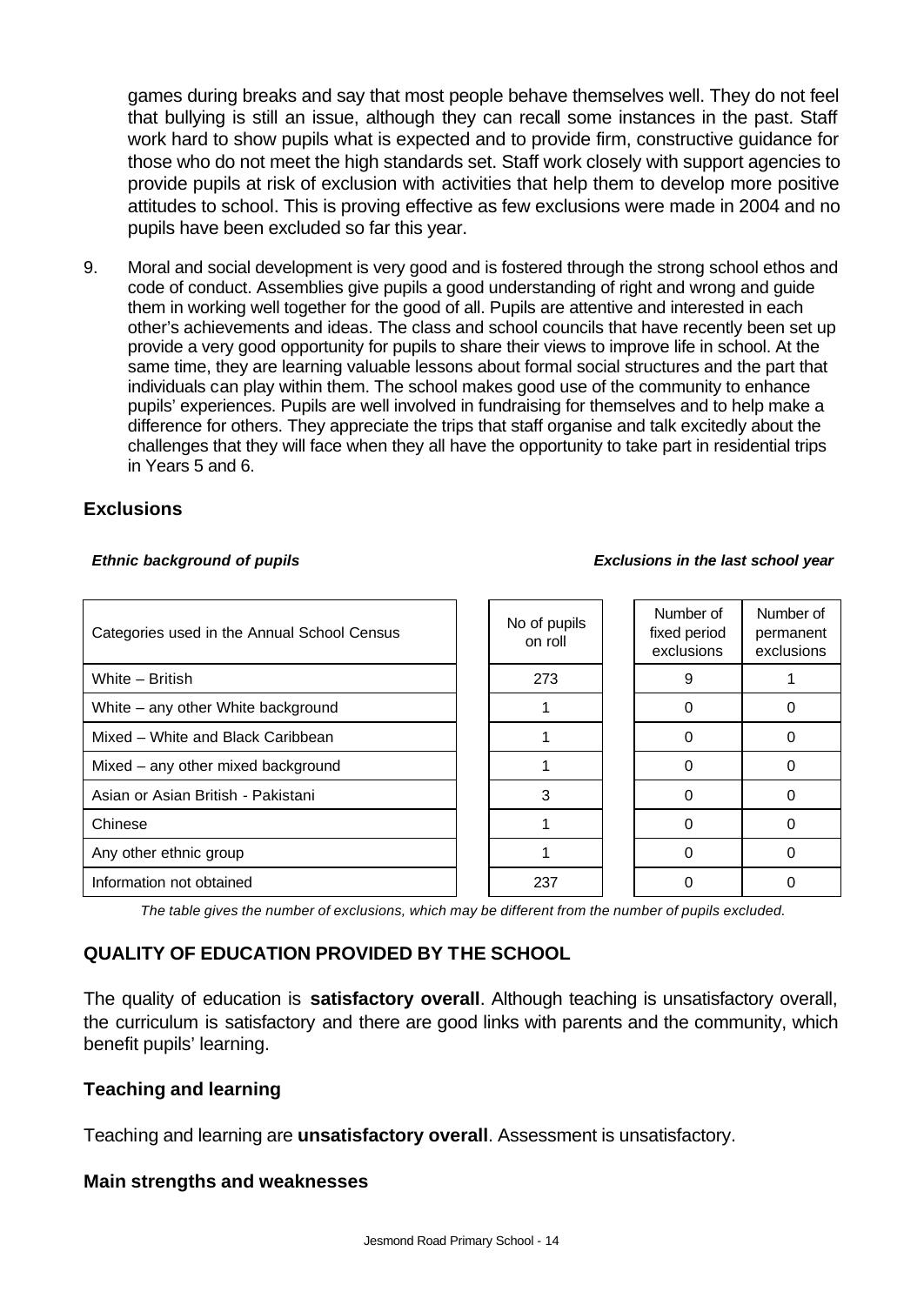- Teachers often expect too little from pupils of average and higher ability.
- Pupils' behaviour is very well managed.
- Teachers do not use the outcomes of assessment effectively to ensure that pupils make good progress.
- Throughout the school teachers provide a consistently warm, secure and orderly classroom environment.
- Teaching assistants provide good support for lower ability pupils and those with special needs.
- Too much time is given to whole class teaching, which does not involve all pupils actively enough.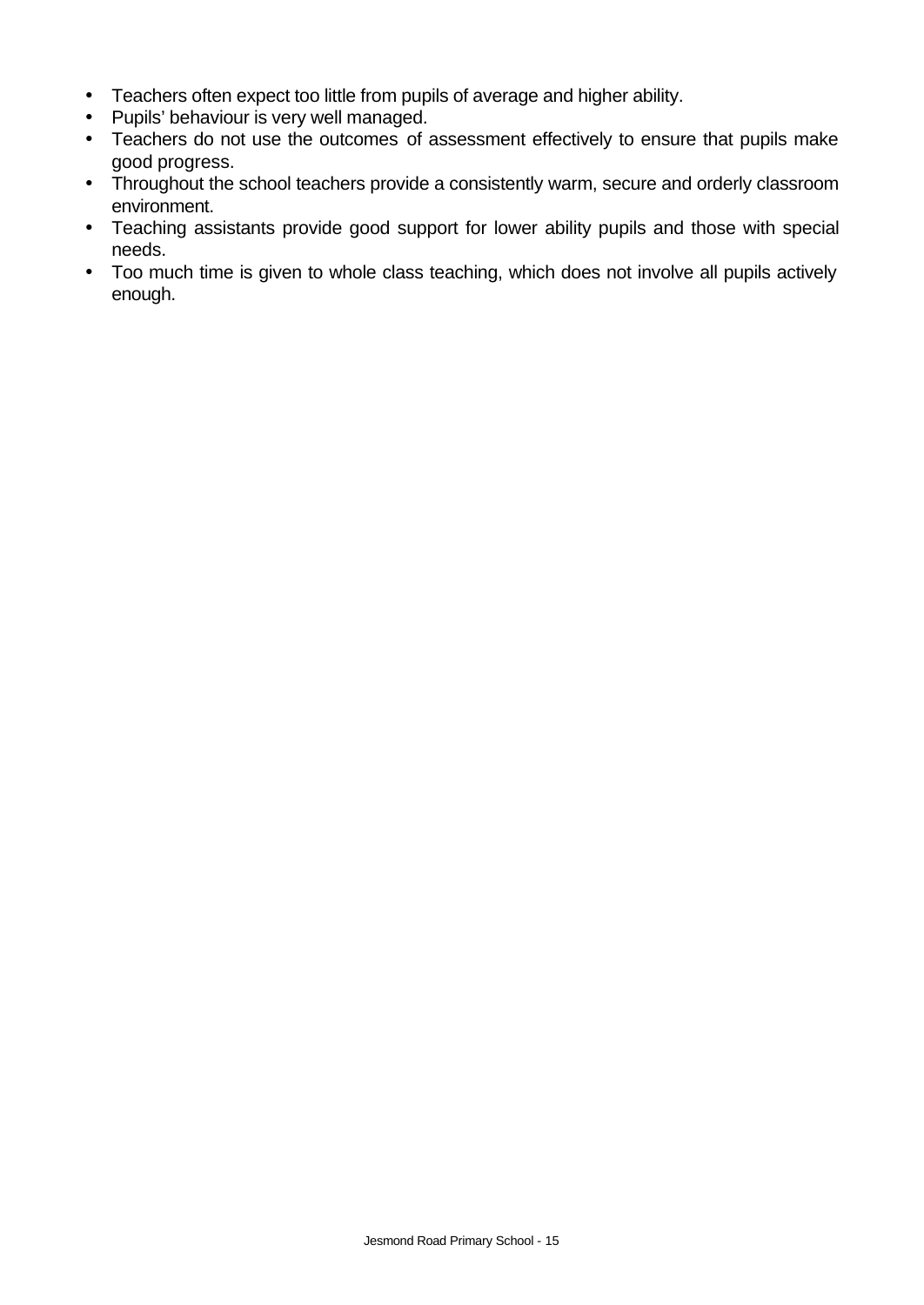*Summary of teaching observed during the inspection in 45 lessons*

| Excellent | Very good | Good     | Satisfactory | Unsatisfactory | Poor | Very poor |
|-----------|-----------|----------|--------------|----------------|------|-----------|
|           | (7%)      | 13 (29%) | 24 (53%)     | 4(9%)          | (2%) |           |

*The table gives the number of lessons observed in each of the seven categories used to make judgements about lessons; figures in brackets show percentages where 30 or more lessons are seen.*

# **Commentary**

- 10. The quality of teaching is unsatisfactory overall across the school. This is not as good a picture as at the time of the last inspection because a smaller proportion of the teaching is currently good or better. The main reason for this change is that teachers' expectations of a significant number of pupils are too low so they do not achieve well in comparison with similar pupils in other schools.
- 11. Teachers throughout the school have very good relationships with pupils. Staff have clear, high expectations of pupils' behaviour and use good systems of behaviour management very effectively. They speak to pupils quietly and calmly and ensure that lessons and large group activities are carried out in an orderly way. As a result, pupils show considerable respect and behave well in lessons. This means that teaching and learning go on with very few disruptions.
- 12. All teaching in the Foundation Stage (nursery and reception classes) is satisfactory overall and sometimes better. As a result, children achieve what could be expected for their age and time in school. This is because teachers usually provide interesting activities and support that is well matched to the children's ability. A good example of this was seen in the nursery when the teacher was involved in a small group activity with the train set. She prompted and encouraged children to talk about their experiences and added further challenge by asking questions such as, "Will your train go through the tunnel?" Activities are often open-ended which enables children to work at higher levels such as the tower building activity, which prompted a three year old to count the blocks to 15. As in all parts of the school, children in the Foundation Stage are confident and eager to join in conversation about the school. Almost all enjoy school and this is because staff make positive, friendly relationships with them, consistently reward good behaviour and effort, and are very skilled in developing pupils' personal and social skills.
- 13. In the small number of lessons where teaching is good in Key Stage 1 teachers give clear instructions and provide a variety of interesting activities. They adjust their planning in accordance with pupils' achievement in previous lessons and match work well to pupils' ability. A good example of this was seen in a Year 1 lesson looking at middle vowel sounds when pupils were asked to try to spell 'purse'. The teacher used a nearly correct attempt very effectively to develop the learning of the whole class group. However, such good quality lessons are in the minority. Too many have activities that are not sufficiently stretching, particularly for average and higher ability pupils. For example, in a Year 2 geography lesson about Barnaby Bear's visit to a park, the vast majority of pupils already had a good understanding of the main learning point at the start of the lesson.
- 14. The picture is similar in Key Stage 2 where just over a quarter of lessons are good or better. In these lessons, often in Year 5, teachers use resources well, ask good questions to check pupils' understanding and to prompt thinking, and the work is presented in an interesting and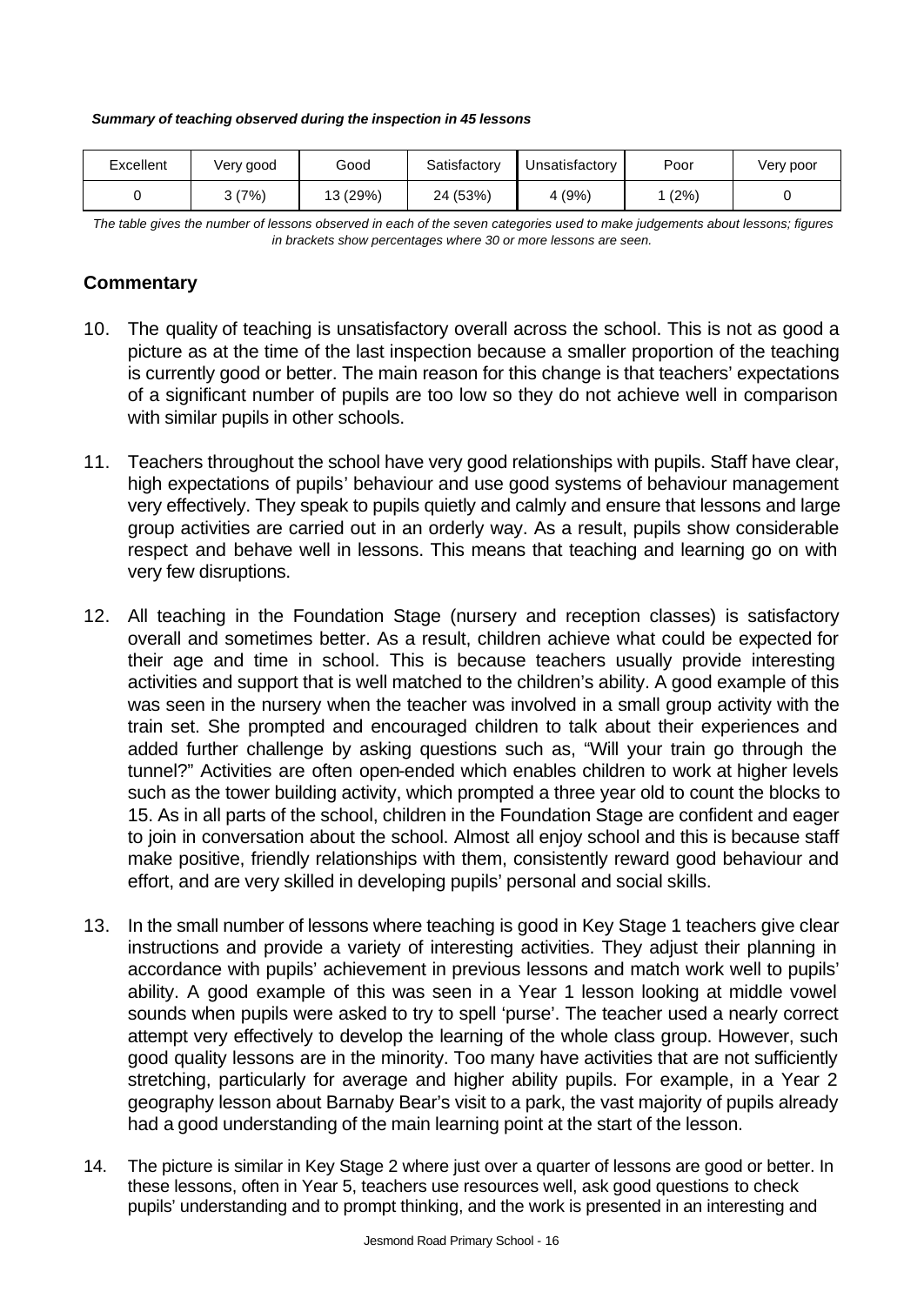lively way. This was especially true in a Year 4 religious education lesson where pupils learning about the festival of Divali had good opportunities to learn through looking, listening and doing. Their research culminated in an enactment of the story of Rama and Sita, which was skilfully managed by the teacher who prompted pupils through the scenes to go over their knowledge before acting it out. This activity gave pupils good opportunities to talk with each other and to rehearse their knowledge in a very meaningful setting. In the other three-quarters of lessons pupils do not achieve as highly because teachers do not always pitch the work at the right level for average and higher ability pupils, they do not give enough opportunities for pupils to deepen their understanding with more challenging examples and activities are not sufficiently interesting.

- 15. Pupils with special educational needs identified as needing additional support are well taught and supported, enabling them to make good progress. Pupils in the Resource Base are extremely well supported by a trained teacher and teaching assistant and as a result pupils make good progress against targets set for them. Throughout the school, teaching assistants make a good contribution to pupils' learning, especially for pupils of lower attainment and with special needs. They have been well trained; consequently, they are knowledgeable about the range of difficulties these pupils have and how to help them achieve well. Many positive examples were seen where pupils with significant difficulties were able to take an active part in whole class groups, such as in the Year 1 music lesson, because of the encouragement, guidance and support provided by the teaching assistant. The work in pupils' books throughout the school also shows clearly that lower ability pupils and those with special needs achieve more because of this support.
- 16. Teachers' marking is generally up to date and positive and, where it is linked to pupils' individual targets, helps pupils to understand how they can improve their work. However, targets are not used with enough regularity and the system has not been checked to ensure that targets are appropriately challenging. This means that some pupils spend too much time focusing on one aspect of their work, which hampers their progress. In addition, teachers do not check pupils' progress often enough and as a result are unable to evaluate the effectiveness of their plans and methods and make the necessary changes. In the small number of lessons where assessment is good, teachers build on their knowledge of pupils' learning in previous lessons to make sure that the work matches the pupils' needs.
- 17. A small number of teachers are adept at providing a good variety of activities that involve all pupils actively in learning in all parts of the lesson. They do this by using resources and methods such as individual whiteboards and 'talk partners'. Some good examples were seen throughout the school, such as in the Year 2 session to reinforce pupils' knowledge of sentence connectives where all pupils were involved in a game to match written and spoken words. However, many whole class sessions are too long with limited opportunities for all pupils to learn actively, and the content focuses on parts of the subject that are not so interesting for pupils, particularly in literacy lessons. Also much of the work is pitched at only one level and so pupils of different ability find the work too easy or too hard and make limited progress.

### **The curriculum**

The curriculum provided by the school is satisfactory. There are good chances for enrichment. Accommodation and resources are satisfactory, overall.

| <b>Main</b> | strengths | and | weaknesses |
|-------------|-----------|-----|------------|
|             |           |     |            |

- The curriculum does not address progression in skills and understanding well enough.
- The curriculum is enriched by a wide range of out-of-hours clubs and activities.
- Provision for special educational needs is good throughout the school. Support staff are well matched to the needs of the curriculum.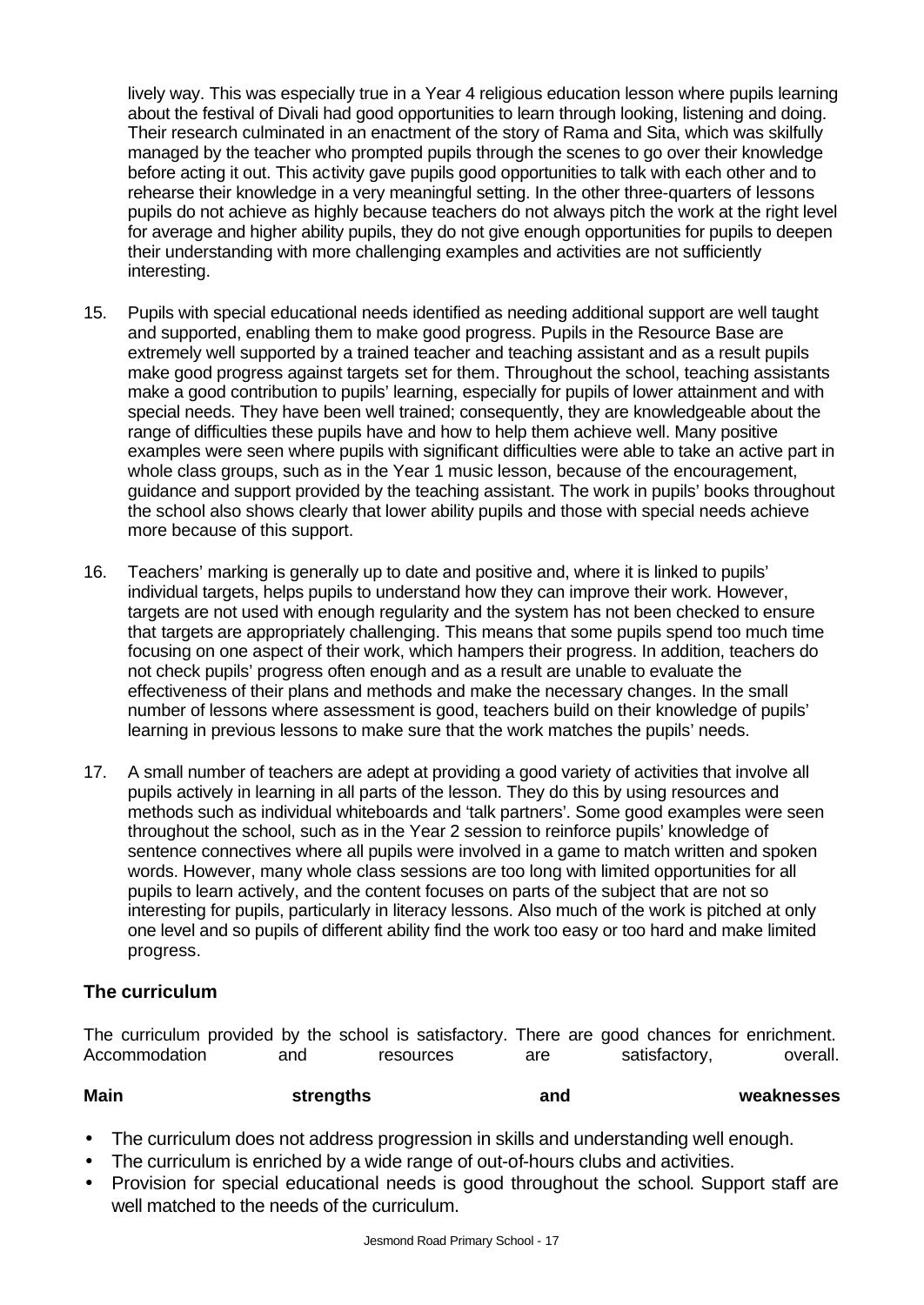- There is an overload of curriculum initiatives at the school.
- Accommodation at the school impedes the delivery of some areas of the curriculum.

### **Commentary**

- 18. The school provides a broad and balanced curriculum, which meets statutory requirements. Some thought is given to the amount of time devoted to each subject and to maximise this, assemblies are held in the late afternoon. Links between subjects are not used effectively enough to maximise learning opportunities; for example in a Year 4 history lesson on Ancient Egypt, work on places in geography could have been included. A broad range of out-of-hours opportunities is offered to pupils at the school by both teachers and outside providers. These range from breakfast clubs to art activities and 'Bright Sparks', which is a club for more able pupils. These clubs are well attended and extend learning opportunities at the school.
- 19. The school regularly updates policies and staff are involved in their development. The curriculum plan identifies knowledge and understanding in curriculum subjects but fails to address progression in skills and understanding. This is crucial for raising standards and needs to be addressed. Facilities at the school such as the library, ICT suites and specialist rooms are fully utilised and timetabled. This use could be developed to include greater community use. The development of key skills is appropriately undertaken in literacy, numeracy and ICT lessons. However, there are too few chances to practise these key skills in other areas of the curriculum. The school is well resourced, but the resources are not used well enough to make lessons exciting. Assessment of curriculum coverage is used by teachers but needs to be developed further to rigorously inform planning for future learning and to build on what pupils know and can do. Currently, teachers underestimate what pupils are capable of achieving.
- 20. Provision for pupils with special educational needs is good throughout the school and in the Resource Base. This is an improvement on the last inspection. Pupils are assessed promptly by the special educational needs team and appropriate referrals to outside agencies are made. Pupils make good progress against targets set in their individual education plans and their statements of special needs. These are regularly reviewed in full consultation with parents.
- 21. There are many support staff that are appropriately matched to the needs of pupils and the curriculum. They are well trained and fully integrated into the life of the school. Teaching staff have the opportunity to move from one year group to another. This sometimes means that staff's skills and experience are not used to best effect.
- 22. Several curriculum initiatives such as the 'Leadership Programme', 'Transforming Teaching & Learning' and the 'University of the First Age' are underway at the school. Whilst these innovations should be applauded, too many initiatives at one time lead to a lack of depth in any of them. The school has not reviewed these initiatives in order to measure their effectiveness in raising pupils' achievement.
- 23. The school building is over one hundred years old. Staff have implemented procedures to get around shortcomings in the building but the delivery of some areas of the curriculum is impeded by the school accommodation. The school field is separate from the building and is not used exclusively by the school. As a result, valuable curriculum time is used walking to and from this facility, which has to be checked thoroughly for health and safety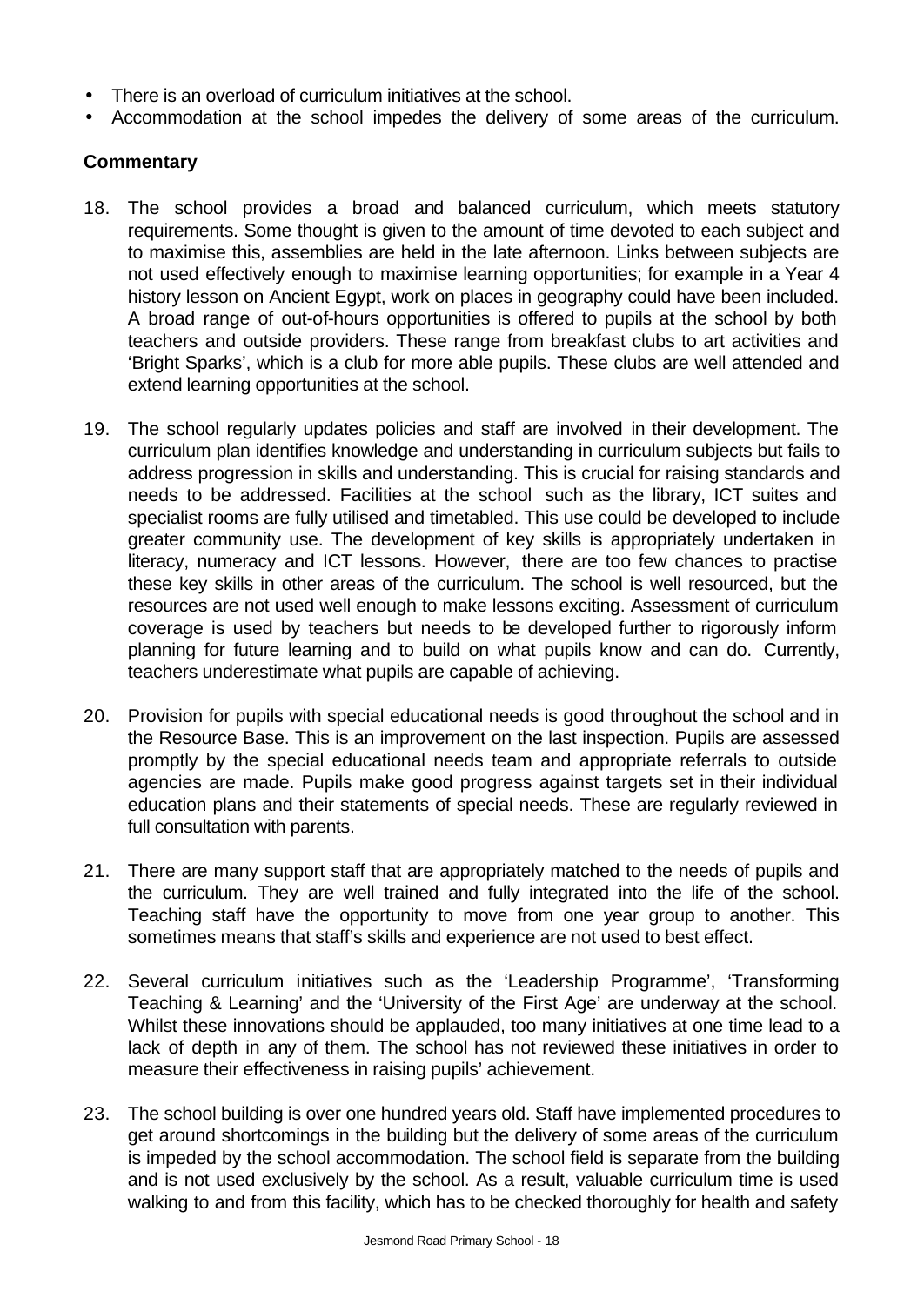before each lesson. Nursery accommodation is in a temporary structure in the playground. This provides bleak accommodation with poor outdoor areas, which affects provision. The concrete playground generally limits outdoor play although the school has worked hard to overcome this with a newly developed Year 5/6 playground.

### **Care, guidance and support**

The school takes satisfactory care of its pupils and provides them with satisfactory support and guidance. The school involves pupils well in its work by valuing and acting on their views.

### **Main strengths and weaknesses**

- Adults develop very good relationships with children.
- Procedures to ensure that pupils work in a safe environment are unsatisfactory.
- Staff involve pupils well in the life of the school by taking their views seriously.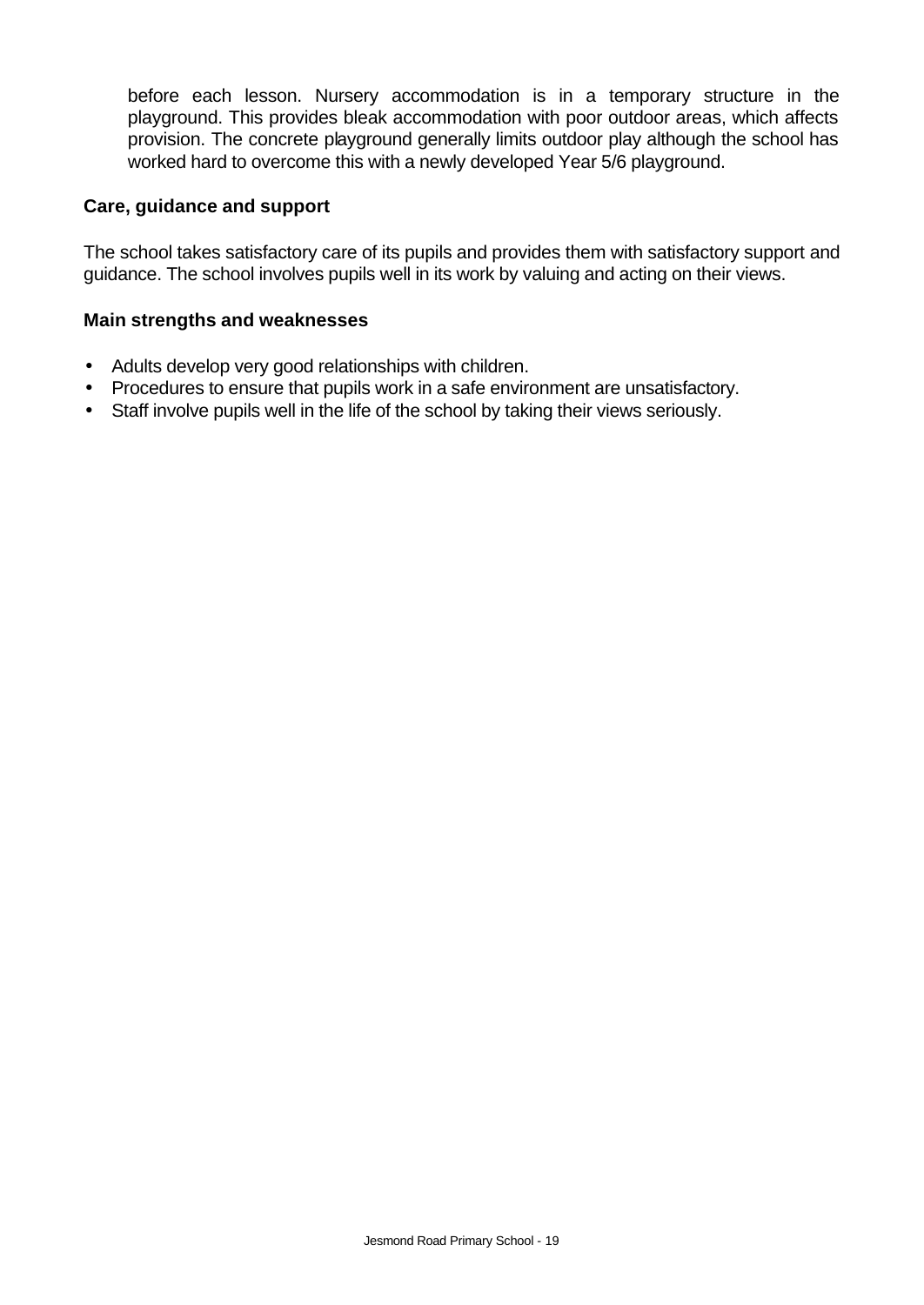# **Commentary**

- 24. Adults get to know children very well and are conscientious in helping them to feel comfortable about expressing their ideas and raising concerns. Pupils know someone that they can turn to with confidence if they need help and say that they feel safe in school because if there are any problems, such as with bullying or feeling ill, then staff take good care of them. Staff with specific responsibilities for child protection are appropriately trained and work closely with relevant agencies to support children in need. Staff know who to turn to if they have concerns about a child's welfare but the school has not provided sufficient guidance for all staff to ensure that their immediate responses to possible child protection issues are appropriate.
- 25. Although staff are conscientious in caring for children and ensuring their welfare by responding to a wide range of personal needs, the procedures in place to assess and respond appropriately to health and safety hazards are unsatisfactory. The school has established a range of strategies to help staff cope with the difficulties posed by the unsatisfactory accommodation. For example, because pupils' journey to and from the dining hall involves moving offsite, there is a policy that they must be supervised at all times. However, the school has not undertaken thorough risk assessments each year to identify new hazards around school, to monitor existing ones and to decide the action needed to eliminate or reduce them to an acceptable level. For instance, there are no handrails to the staircases and the school arranges for older pupils to supervise pupil movements on the stairs at busy times. This is not sufficient to ensure safety as far as is possible.
- 26. The very good relationships between adults and children in school ensure that pupils are listened to. The calm and supportive atmosphere in lessons and during assemblies helps pupils to have the confidence to express their views and feel that they matter. The school has recently established school and class councils to formally harness pupils' opinion and involve them in improvements to their learning and the school environment. The support given by staff is good so that pupils are learning how such a process must work to ensure that everyone is fully involved and are putting what they are learning into good practice. Significant improvements have been made to the playgrounds as a result of pupils' involvement. Older pupils now have the advantage of a safe area for relaxation and a good quality compound for lively ball games that eliminates the anxieties and frustrations previously experienced by pupils in the small area available to them. Staff have extended pupils' involvement in raising standards into planning for literacy lessons by seeking their ideas on how literacy lessons could be made more enjoyable and therefore increase pupils' motivation to achieve well.

### **Partnership with parents, other schools and the community**

The school promotes good links with parents that encourage a positive partnership between home and school. There are good links with other schools and the community that enhance pupils' learning.

### **Main strengths and weaknesses**

- The school welcomes parents' participation and is committed to seeking and acting on their views.
- Information for parents is satisfactory overall because some statutory information is missing from the prospectus.

### **Commentary**

27. The school welcomes parents' involvement in the life of the school, particularly in new developments to enhance children's learning opportunities. In addition to the formal consultation sessions for parents and teachers to discuss children's progress, the school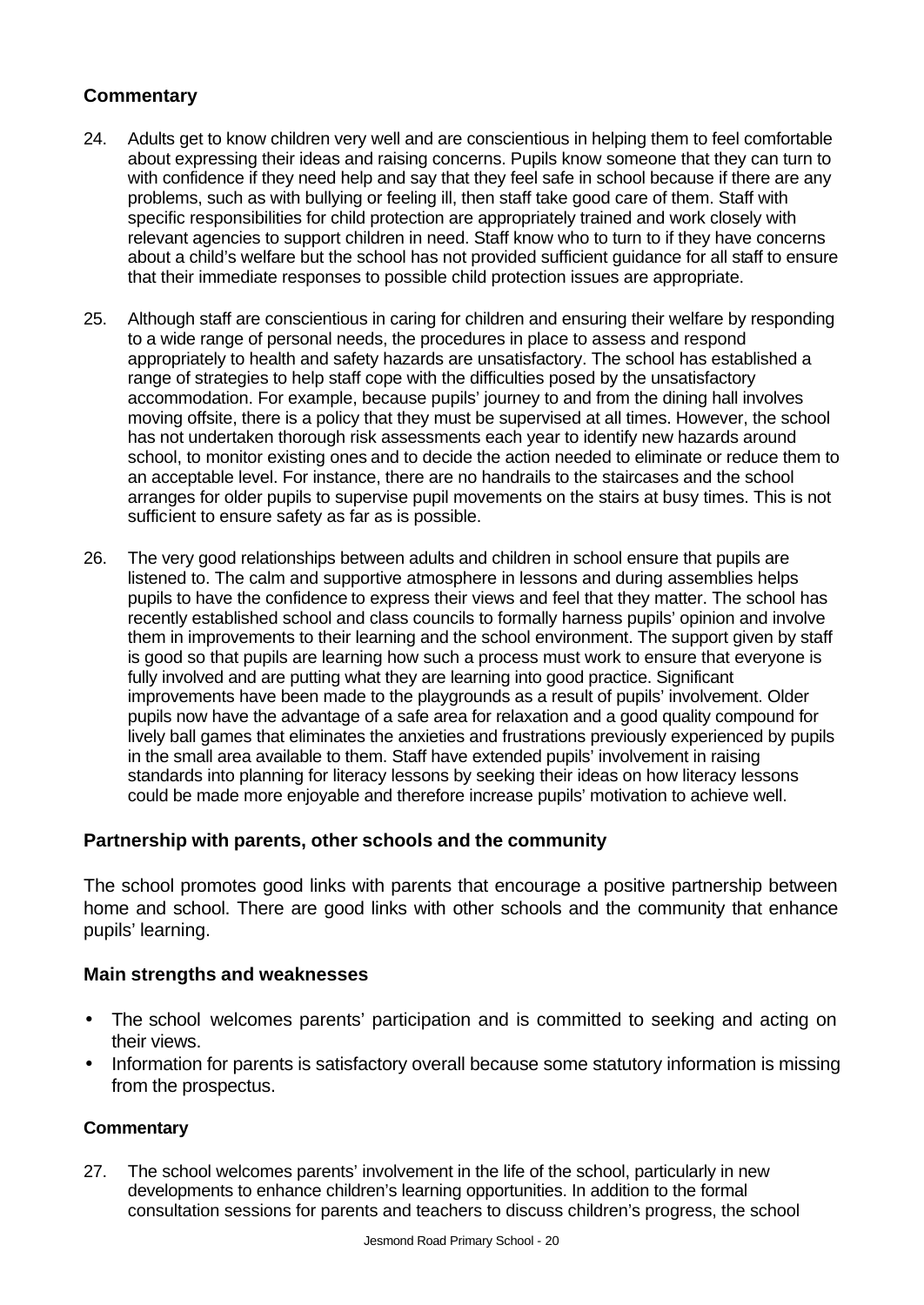maintains an open-door policy that gives parents easy day-to-day access to teachers and senior staff should they have queries or concerns, or need to pass on essential information. Parents feel that this policy works very well in practice because staff are welcoming and approachable. The school seeks parents' views on some proposed new developments and has recently held an open evening for staff and parents to share their views on what makes an ideal school and has set up a workshop of parents and staff to build on the ideas generated. Parents speak highly of the strong links that are established between home and school and several are well involved throughout the year. Parents support special events in great numbers, especially to watch their children perform during concerts, and appreciate the way that school looks after their children. Many parents, however, do not attend consultations with teachers to find out about their children's progress and what they can do at home to help. The school recognises the need to involve parents further by inviting them to attend special events about what is taught to help them become more closely involved in their children's learning.

28. Information provided for parents is satisfactory overall. Parents feel that they receive good information and that some of it is excellent. In particular, a newly introduced weekly newsletter helps parents to keep up to date about current and forthcoming events. Parents feel that they are generally kept well informed by teachers about how well their children are doing. Annual progress reports for parents give a satisfactory range of information about what children can do and include encouraging comments about pupils' personal development. Targets that have been set for pupils' literacy and numeracy development give parents a good idea of what their children need to do to make more progress. The prospectus gives parents a good outline of school procedures and sets out clearly the values that the school seeks to promote in its work but does not inform them of pupil absence rates, the school's National Curriculum assessment results and a summary of National Curriculum results nationwide. The nursery booklets reflect the school's commitment to working closely with home and extend a clear welcome to parents' involvement. They help parents understand how the activities in nursery help their child learn and give some good ideas on how parents can help, both in nursery and at home.

# **LEADERSHIP AND MANAGEMENT**

**Governance, leadership and management of the school are unsatisfactory**, because governors, senior managers and subject leaders are not sufficiently focused on raising achievement.

### **Main strengths and weaknesses**

- The senior management team and subject leaders pay insufficient attention to teaching, learning and achievement in the core subjects.
- The governors ensure that the school meets most of its statutory responsibilities but does not sufficiently monitor the work of the school or challenge senior managers on the school's effectiveness.
- Day-to-day management of the school is satisfactory but the school's self-evaluation and performance management are not linked sufficiently to an improvement in the standards achieved by pupils.
- Special education needs provision is well managed.

### **Commentary**

29. The leadership and management of the school were good at the time of the last inspection. Since then there have been some positive developments and improvements made but involvement in a range of initiatives has been at a cost. Standards in English have remained low and in other subjects improvement has been variable. Teaching and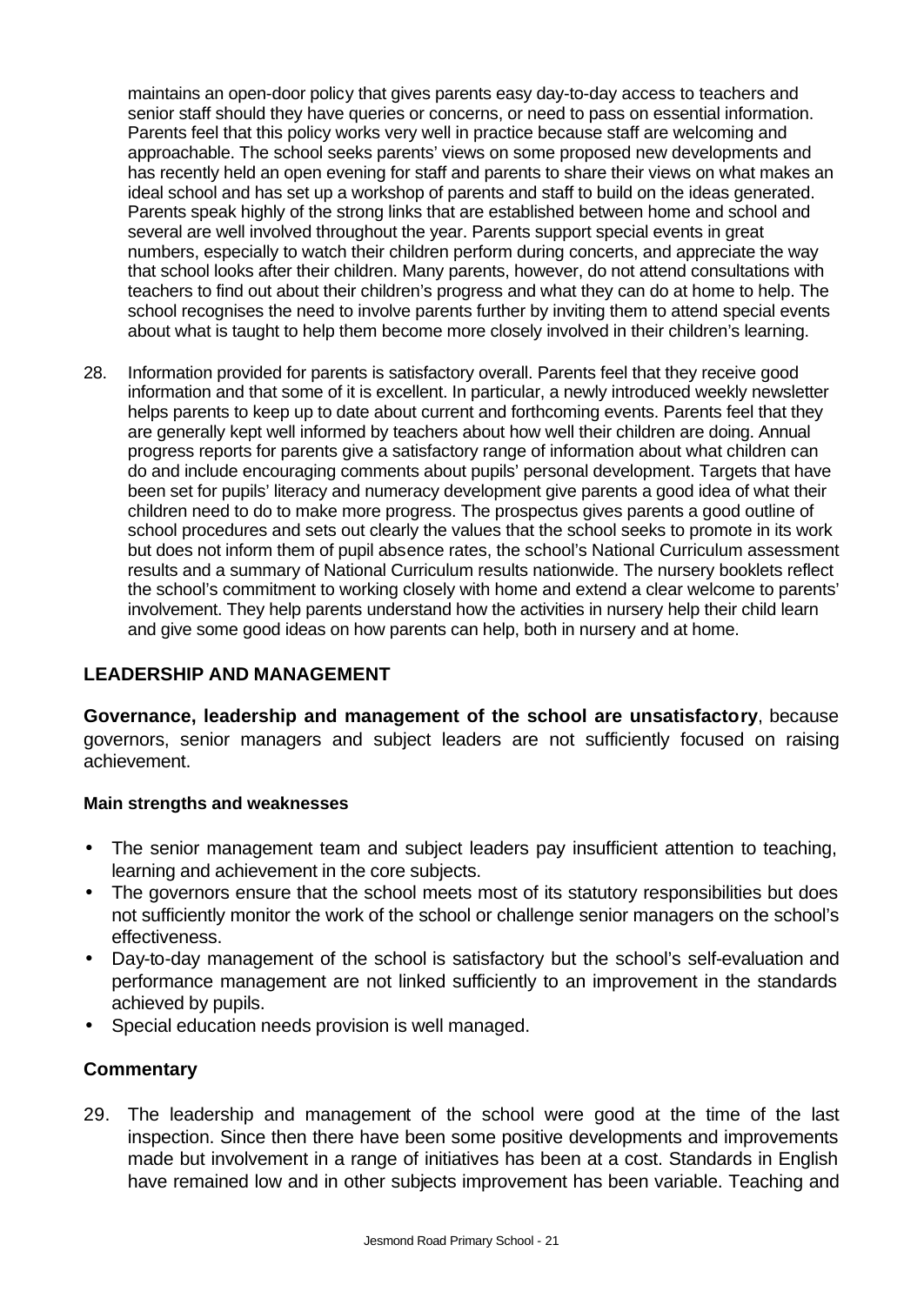learning have not been monitored with sufficient rigour to make sure that pupils are achieving as well as they can.

- 30. The recently appointed head teacher took up post in September 2004 and has quickly established the trust and confidence of staff and governors. She has quickly understood the main strengths and weaknesses of the school. This has enabled her to develop and begin to share a clear vision for the school's future.
- 31. The provision for pupils with special educational needs is well managed and the school has the best interests, care and welfare of pupils at heart. Good opportunities for learning have been developed, particularly for those with special educational needs. The Resource Base at the school provides for pupils from Key Stage 1 with moderate to severe learning difficulties from across the local education authority. The special educational needs team is well led and managed and works in close partnership with specialised provision from within the local education authority. There are examples of effective teamwork among staff, such as the Foundation Stage, where teachers work towards the same goals. Throughout the school, leaders provide good role models, preparing lessons carefully and treating adults and pupils respectfully and fairly.
- 32. The senior management team and subject leaders do not give sufficient attention to monitoring standards, tracking pupils' progress and planning for improvements in pupils' achievement. Subject leaders lack a clear understanding of the strength and weaknesses of the school. Too much of their time and energy is devoted to administrative tasks and the many initiatives that have been introduced over recent years have failed to improve standards in the core subjects. Where there is good teaching and learning, such as in Year 5 and the Reception class, there are too few opportunities for expertise to be shared across the whole school and to contribute to staff development and training.
- 33. The day-to-day management of the school is satisfactory but self-evaluation, performance management of staff and development planning do not sufficiently focus on raising pupils' achievement. Development plans overemphasise resources and do not contain appropriate targets for individuals or school groups. Though the school collects a lot of assessment information and performance data, these are not analysed rigorously or systematically enough, or used to plan programmes and improve achievement.
- 34. Financial planning, through the 'Finance and General Purposes Committee' of the governing body, is unsatisfactory. For instance, the school has maintained very small classes and there is no clear long-term strategic plan that evaluates whether the current use of staff is the most efficient and effective organisation to improve pupils' achievement. Because there is insufficient monitoring and evaluation, governors have been left critically exposed and faced with a significant budget deficit at the end of the last financial year. Action to remedy this situation was not taken. The healthy balance in the previous year has disappeared and has resulted in a small deficit (see Table below). This situation is now being addressed appropriately by a review of staffing and finance. For all major purchases, such as equipping the ICT suites, the school applies the principles of best value.
- 35. The governing body meets most of its statutory responsibilities but there have been significant changes since the last inspection that have reduced its effectiveness. Over two-thirds of the governing body has changed, attendance has been variable and the committee structure, praised at the last inspection, has become less effective. Those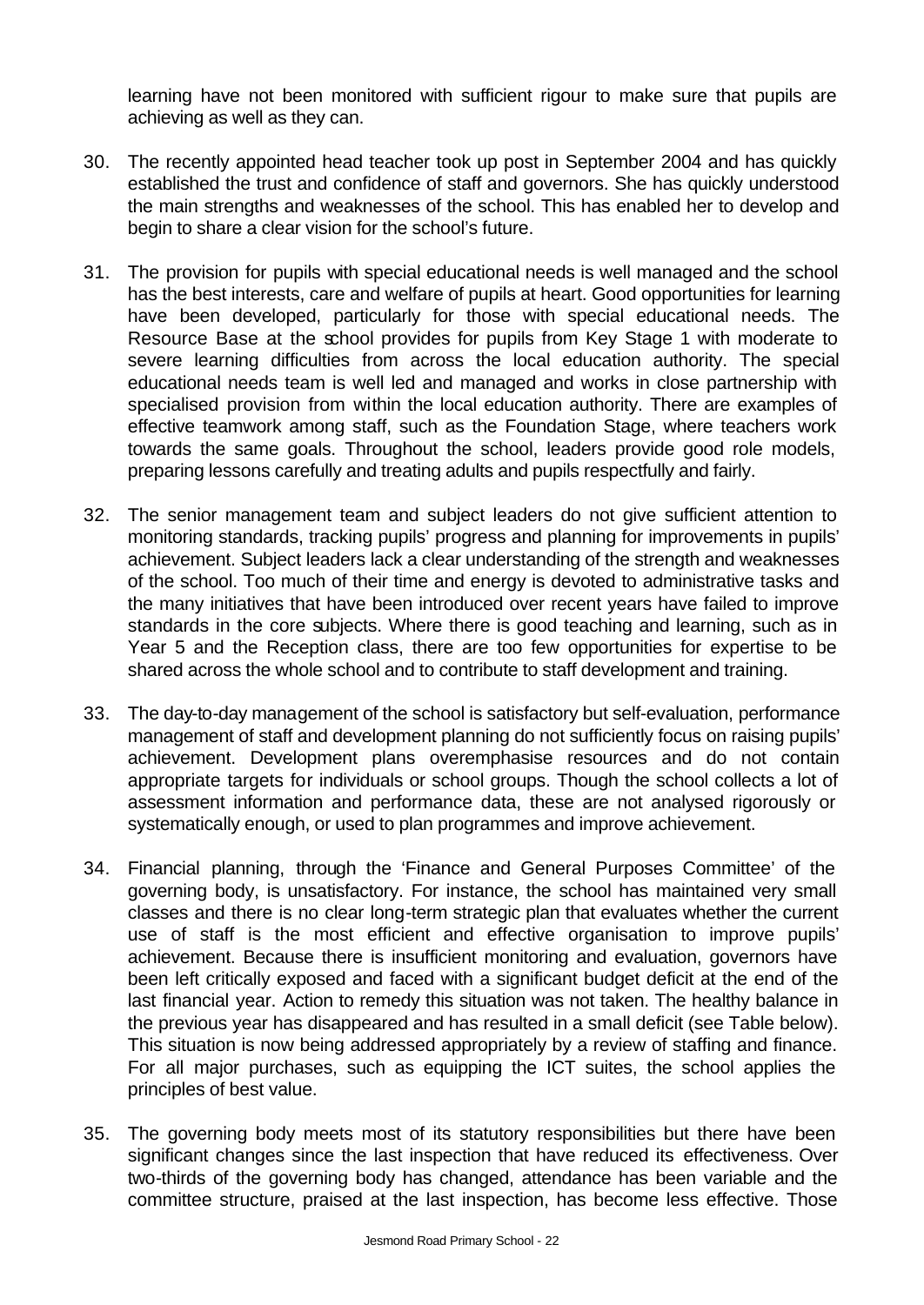governors who have remained are supportive and willing to help the school but rely too heavily upon the head teacher to keep them informed. For example, decisions made at committee meetings were not always recorded or brought to the attention of the full governing body. The governing body has been reconstituted this term and seven new governors will take up their post in November. In discussions, the governors are reinvigorated by the relationship with the new head teacher and have clear plans to improve their work. The vision of the new head teacher together with the co-operation and commitment of the staff and governors give the school the capacity to provide a sharper focus and increased momentum to raising achievement.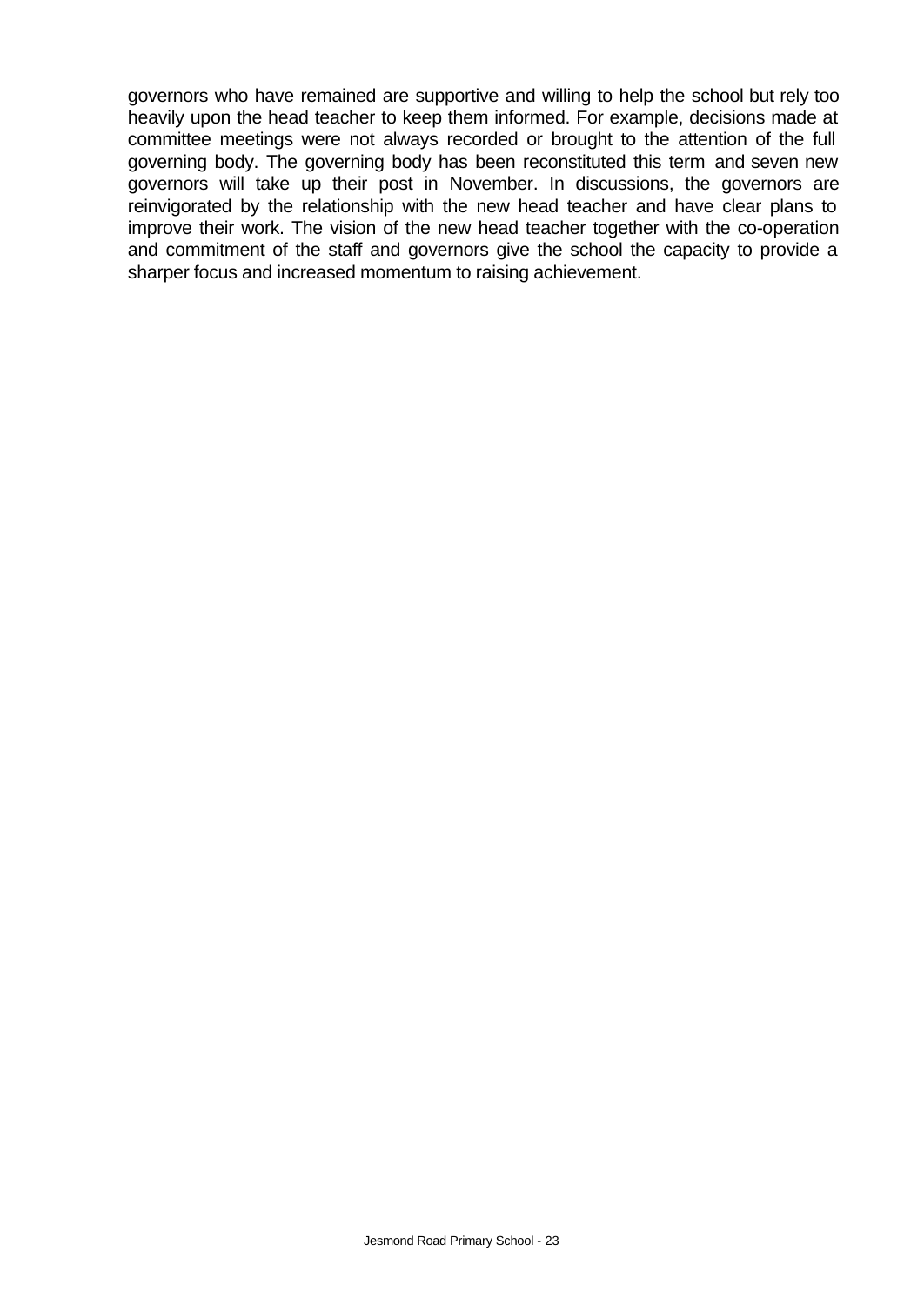# **Financial information**

### *Financial information for the year April 2003 to March 2004*

| Income and expenditure $(E)$ |           | Balances (£) |                                |
|------------------------------|-----------|--------------|--------------------------------|
| 1,400,270<br>Total income    |           |              | Balance from previous yea      |
| Total expenditure            | 1,461,418 |              | Balance carried forward to the |
| Expenditure per pupil        | 2633      |              |                                |

| Income and expenditure $(E)$ |           | Balances (£)                        |        |  |
|------------------------------|-----------|-------------------------------------|--------|--|
| Total income                 | 1.400.270 | Balance from previous year          | 55,364 |  |
| Total expenditure            | 1.461.418 | Balance carried forward to the next | -5.784 |  |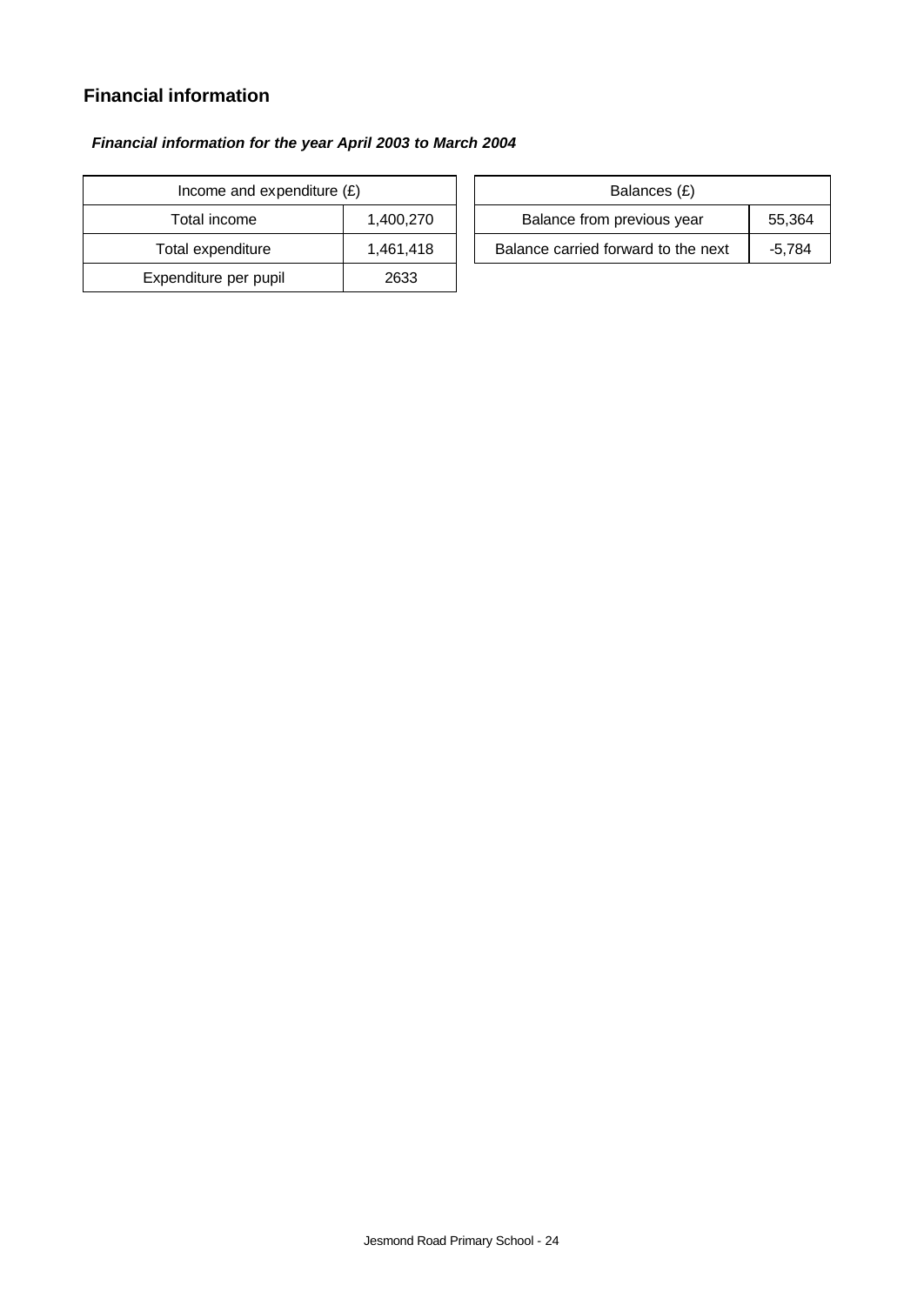# **PART C: THE QUALITY OF EDUCATION IN AREAS OF LEARNING AND SUBJECTS**

# **AREAS OF LEARNING IN THE FOUNDATION STAGE**

- 36. Children enter the school at different levels of attainment but overall standards are below average. They start on the Foundation Stage curriculum in the nursery and make satisfactory progress so that by the end of Reception class some have reached the early learning goals for five year olds. Teachers and staff plan the curriculum well to make it appropriate to children's stages of learning and there is a good flow of information between classes. Class sizes are small and staff know children very well. The nursery and reception classes work closely in the spirit of the Foundation Stage learning programme and have recently deployed a link teaching assistant to improve the move from nursery to reception. The curriculum provides the children with many good opportunities to explore and to investigate inside and outside the classroom though opportunities to learn in a natural environment are severely limited by the school grounds.
- 37. The Early Years team leader has a clear view of the direction in which the Foundation Stage should develop but has had little time or opportunity to monitor or evaluate provision. Current priorities focus on integrating nursery and reception practices and increasing parents' involvement in children's learning. As with the rest of the school, there is insufficient emphasis in development plans upon raising achievement across the Foundation Stage. Resources are satisfactory overall though some in the nursery are looking worn. In all classes, there are insufficient ICT resources, though computers are available for use in most lessons. Resources for outdoor play are good but the accommodation is unsatisfactory. A secure outside play area comprises a small, tarmac area, which, were it not for good organisation and cooperation between staff, would be insufficient for the needs of the number of children in the key stage. Children in reception classes do not have easy access to this area. Nursery children are in a separate building, which is inadequate for the full range of activities expected.

### **PERSONAL, SOCIAL AND EMOTIONAL DEVELOPMENT**

Provision in personal, social and emotional development is **good**.

### **Main strengths and weaknesses**

- Teachers and staff ensure that all children feel secure, valued and included.
- Teachers provide a good range of activities to enable children to develop and sustain good relationships with adults and children.
- Children take responsibility for administrative tasks.

### **Commentary**

38. Children achieve well in personal, social and emotional development. Teaching and learning are good because staff have high expectations of behaviour and set a very good example in and around classrooms. As a result, children learn to take responsibility when organising their play. In reception class children know how to organise themselves and understand that there are rules for working and playing together in different areas of the classroom. For example, an area of the classroom was set up for a birthday party and children took it in turn to blow out the candles on the cake. They are developing self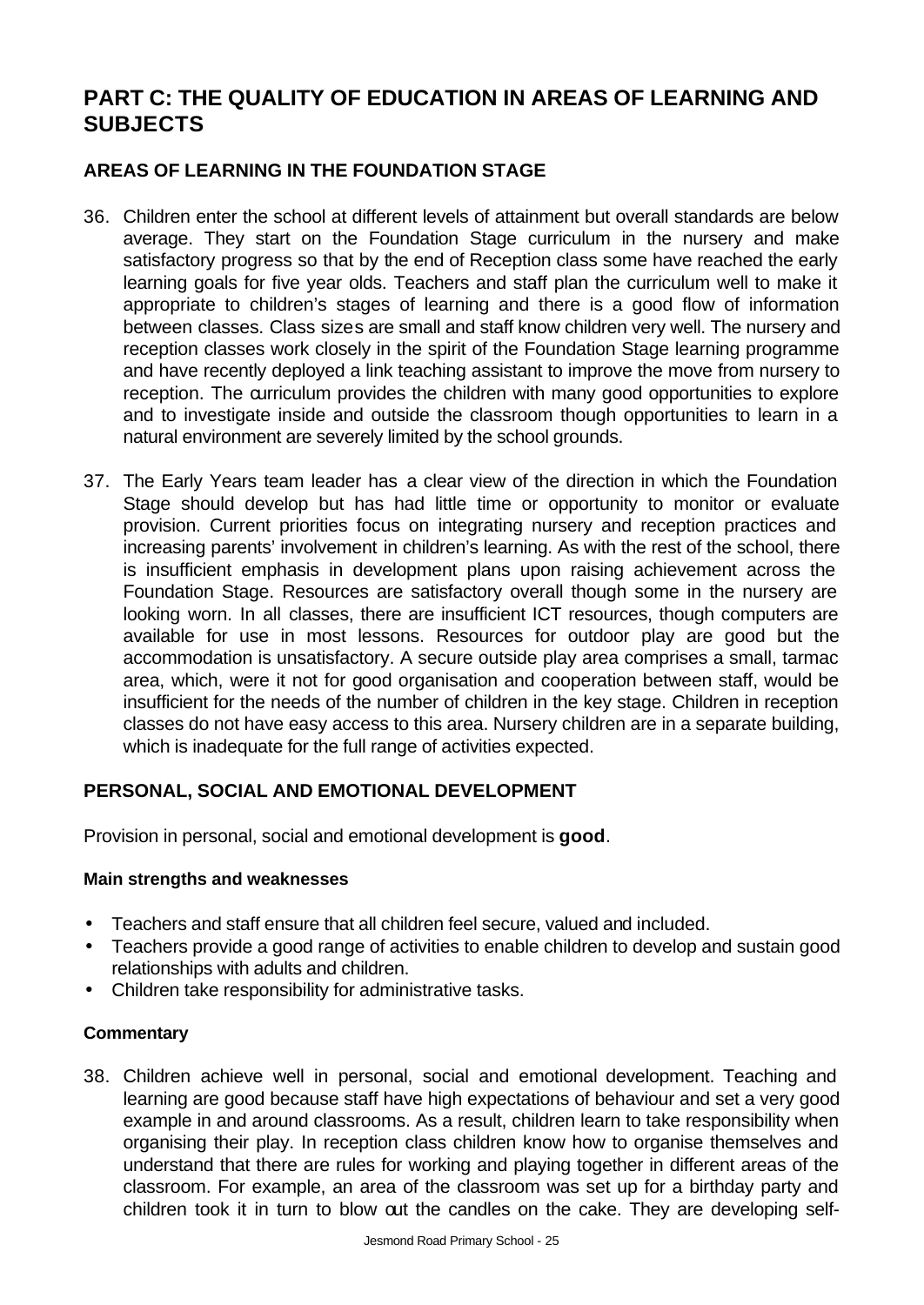confidence and are eager to show their work and engage in conversation about school and their families. In the nursery, the lack of space in the group room sometimes restricts opportunities for children to share their experiences. Children are developing constructive relationships with adults and other children so that they know when and who to turn to for help. Children are proud of their achievements.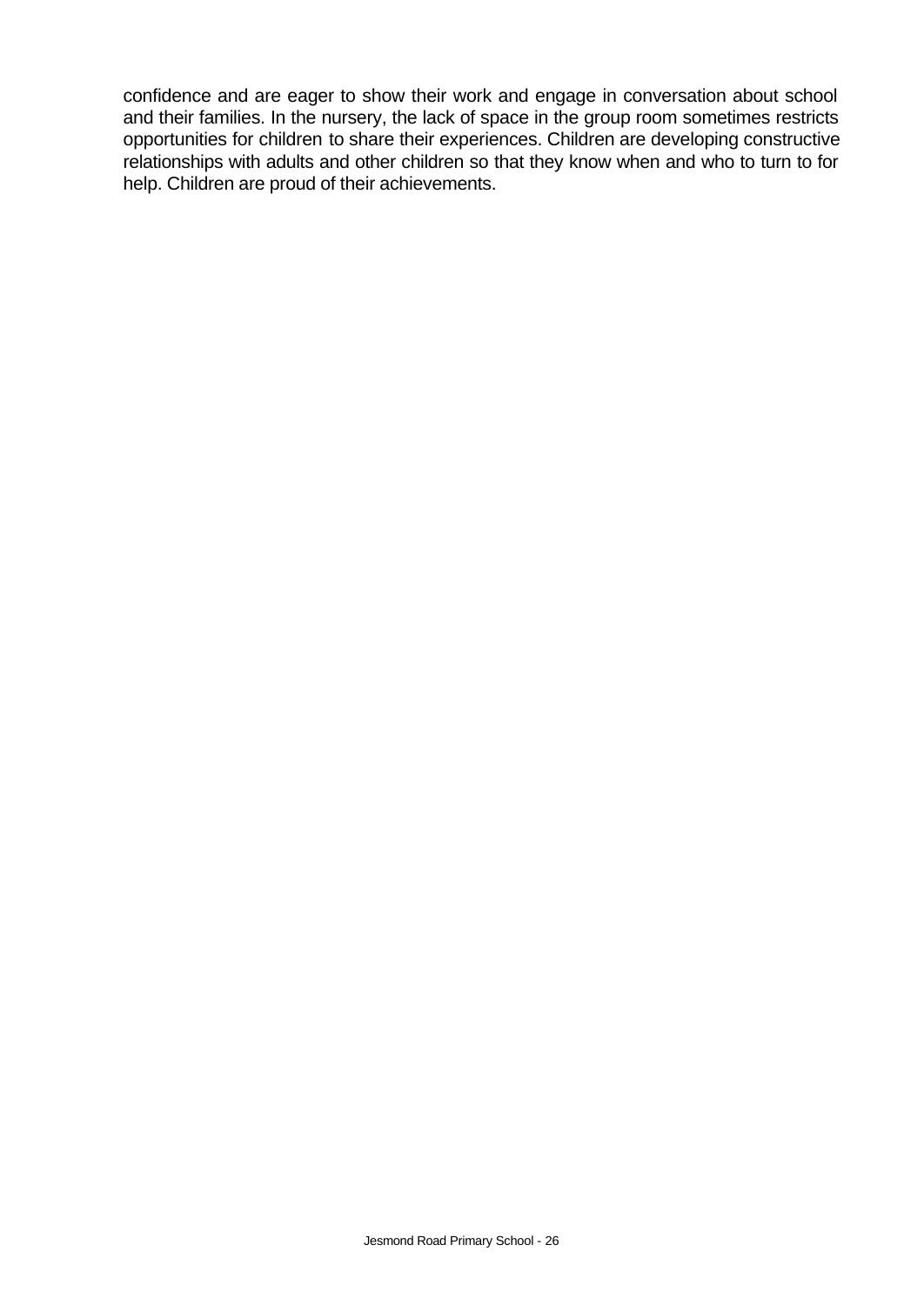# **COMMUNICATION, LANGUAGE AND LITERACY**

Provision for communication, language and literacy is **satisfactory**.

### **Main strengths and weaknesses**

- There is a strong focus on speaking and listening in all activities.
- There are too few opportunities for children to write spontaneously.

### **Commentary**

- 39. The majority of children make sound progress in communication, language and literacy because of well-prepared activities and satisfactory teaching. Many children use a limited vocabulary to describe their experiences but high attaining children talk very confidently about everyday events. The staff provide good opportunities for talk and for modelling sentences. For instance, in reception class children recounted the story of *The Blue Balloon*. Children listen attentively and there was great joy when the teacher inflated the coloured balloon and let it fly around the classroom. In group work, the teacher helped children identify letters and sounds they needed to build their reading and writing skills. Nursery children were observed mark making and writing their names in a writing activity with an adult but there are too few opportunities for children to write spontaneously about their experiences around the nursery.
- 40. Children in reception class are beginning to read. The majority take home vocabulary cards to practise key words from the reading scheme. High attaining children are already on the reading scheme. They make good progress and have confidence with books, accurately retelling their favourite stories. Other children do not reach the expected level but their achievement is satisfactory.

### **MATHEMATICAL DEVELOPMENT**

Provision for mathematical development is **satisfactory**.

### **Main strengths and weaknesses**

- Children learn through practical activities
- Children are encouraged to use numbers in many different situations and consequently make satisfactory progress.

### **Commentary**

41. Teaching is satisfactory overall and sometimes good. A wide range of learning experiences is provided for children to learn and use numbers, which results in good achievement. On entry to nursery, most children do not know, recognise or write numbers to five. In nursery and reception, staff plan and resource a good range of practical activities, including using the computer, which leads children to understand simple shape and size. In addition, staff take every opportunity to get children to count as when children in nursery print shapes, build towers or attach coaches to a toy train. During the inspection some three year olds were counting accurately to 15 and children in the reception class were matching place settings at the party table for each guest. Children consolidate their understanding through practical activities and role-play. For example, a child in reception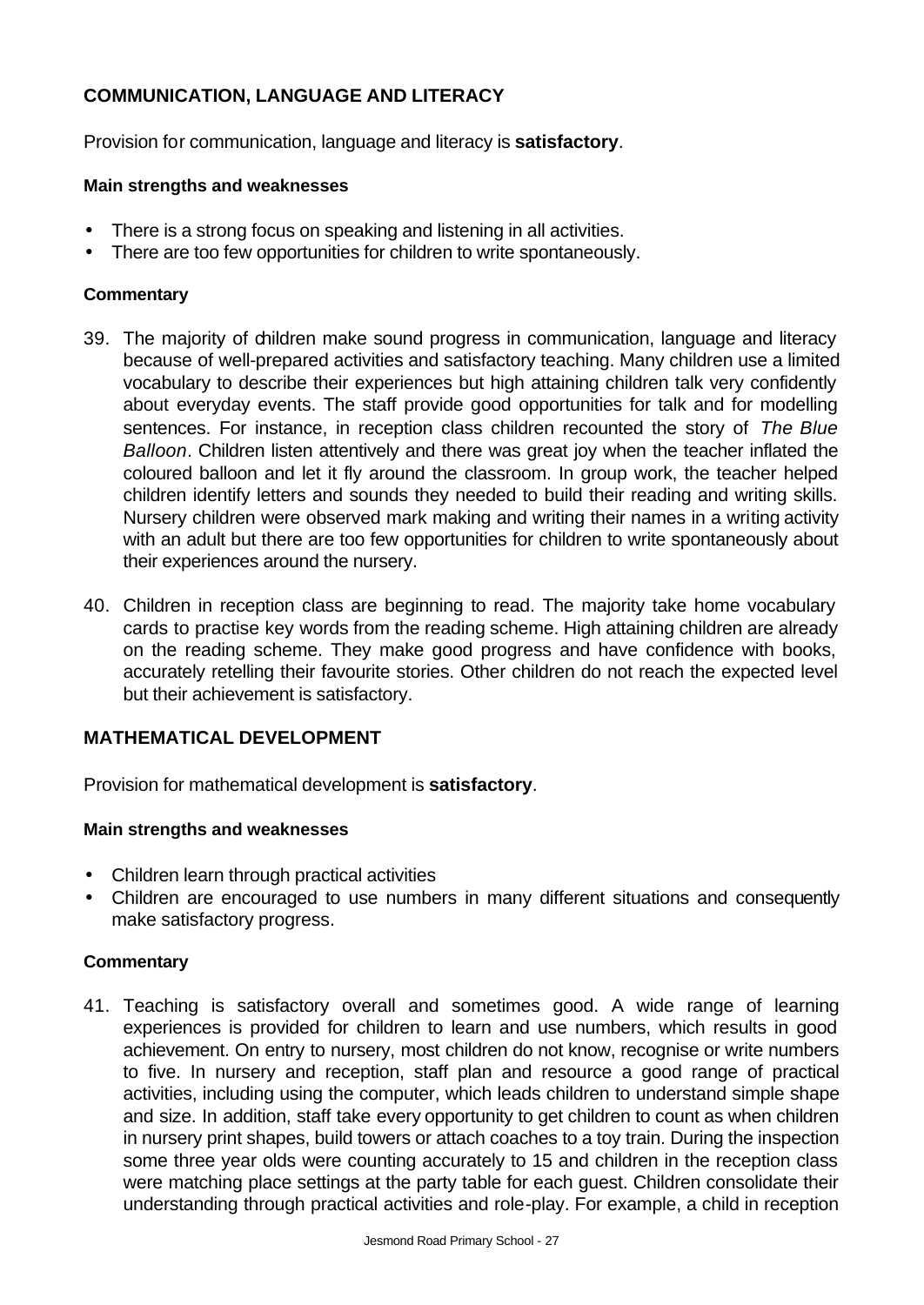class knew that he needed 'one more' candle for a birthday cake to add to the four he had already placed there.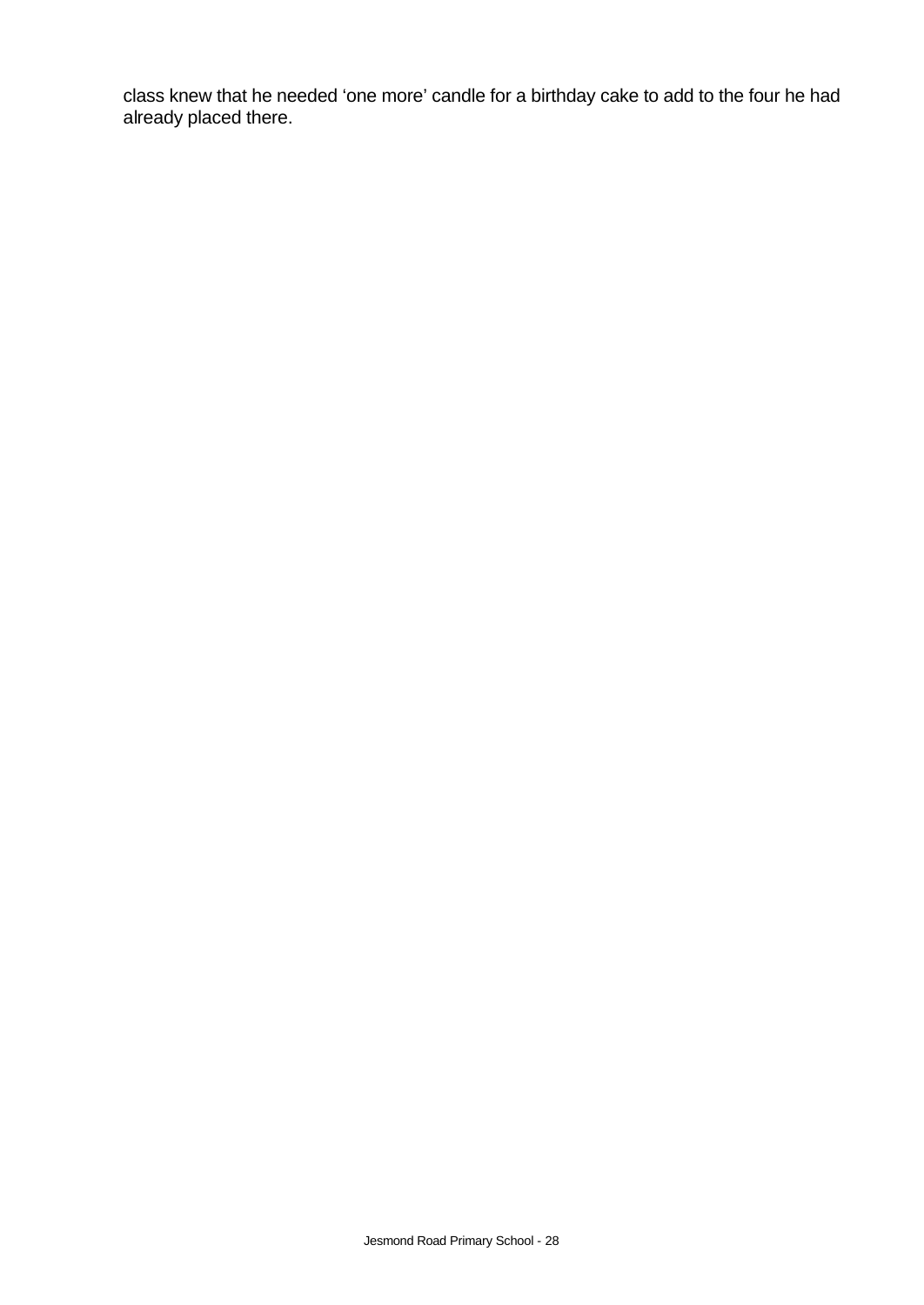# **KNOWLEDGE AND UNDERSTANDING OF THE WORLD**

Provision in knowledge and understanding of the world is **satisfactory**.

### **Main strengths and weaknesses**

- Teachers and staff create a lively learning environment to stimulate children's curiosity.
- Opportunities for children to learn through role-play are well developed, though there are insufficient opportunities for children to learn through ICT.
- The outdoor environment restricts children's learning in this area.

### **Commentary**

42. Teaching and learning are satisfactory. Children are provided with a variety of activities to stimulate their curiosity but the level of attainment is below that expected for their age. In reception the teacher helps children to explore their senses and combines this effectively with speaking, listening and discussing textures. A good range of construction and roleplay activities helps children appreciate how things work and how they are used by adults. Children talk about journeys they have made and one child in reception gave a colourful description of 'Spanish bears' she was painting in response to a story. Though children use the computer to support their learning, there are too few remote control or programmable toys available for children to develop an understanding of the technological world. Although staff have created a very small garden area, provision is poor, and opportunities for children to learn about the natural world in which they live are very limited. Overall, children make satisfactory progress.

# **PHYSICAL DEVELOPMENT**

Provision for physical development is **good**.

### **Main strengths and weaknesses**

- Children achieve well because of the good teaching they receive.
- Accommodation places constraints on an otherwise good curriculum.

### **Commentary**

- 43. Children in reception classes benefit from access to a large indoor hall and good teaching ensures that most children reach the level expected for their age. In one lesson, children learn a good awareness of space and how their bodies work. Throughout the lesson, the teacher provided a good demonstration and asked questions to extend children's learning. In other lessons children use a range of equipment and resources that improves their movement and control.
- 44. Despite the limitations of the outdoor play area, staff provide good opportunities which maximise learning in this area. Construction equipment and climbing frames challenge children to work on a large scale. The tarmac area is made safe with a covering of large mats that have to be handled by staff several times a day. Children from reception class do not have easy access to this area that is relatively small and inadequate for the full range of play activities normally provided for Foundation Stage children.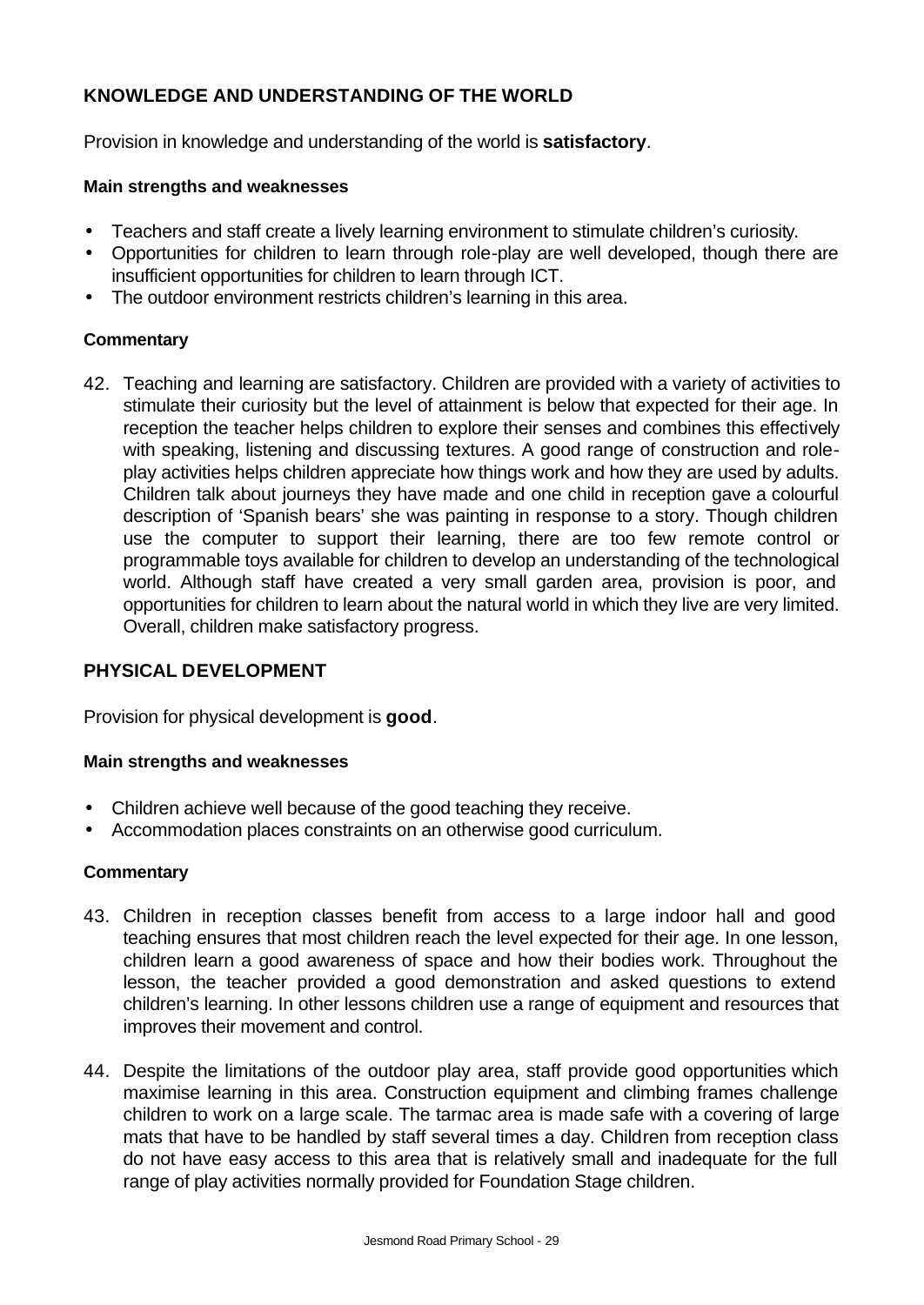# **CREATIVE DEVELOPMENT**

Provision in creative development is **good**.

### **Main strengths and weaknesses**

- Children are provided with good opportunities to develop creativity.
- Children achieve well because of the support they receive from staff.

# **Commentary**

- 45. The quality of teaching and learning is good. Children are provided with a good range of materials to create three-dimensional models and pictures made up of different textures. One child made a face from several materials and commented, "I've used shiny metal for the eyes"; another named her model 'beardy' because she had covered it with cotton wool. Nursery staff provide good support to all children and take every opportunity to get children talking about their work.
- 46. In reception children painted pictures of their favourite animal. They mix paints and apply them sensibly and in a well-controlled way. They use resources in the role-play area, taking on family roles and re-creating familiar situations. Children sing and dance confidently in front of their class.

# **SUBJECTS IN KEY STAGES 1 AND 2**

# **ENGLISH**

Provision in English is **unsatisfactory**.

### **Main strengths and weaknesses**

- Standards are well below national expectations and pupils' achievement is not as good as it should be.
- Teaching is unsatisfactory, overall. Although the basic skills in literacy are taught adequately there are too few chances for pupils to practise their skills.
- Assessments are not used well enough to plan the next steps in learning and ensure that pupils make good progress.
- Many of the activities for learning are dull and do not bring the subject to life, especially for boys.
- The school's approach to developing pupils' written and spoken language is not sufficiently well structured.
- Pupils have positive attitudes and try hard.

# **Commentary**

- 47. Standards in the national tests have been well below national expectations in English for several years. There was an improvement in the most recent tests in 2004. However, pupils' achievement in comparison to that in similar schools is not as good as it should be.
- 48. The school has identified a higher than average proportion of pupils with special educational needs and their achievement is better because of the good provision for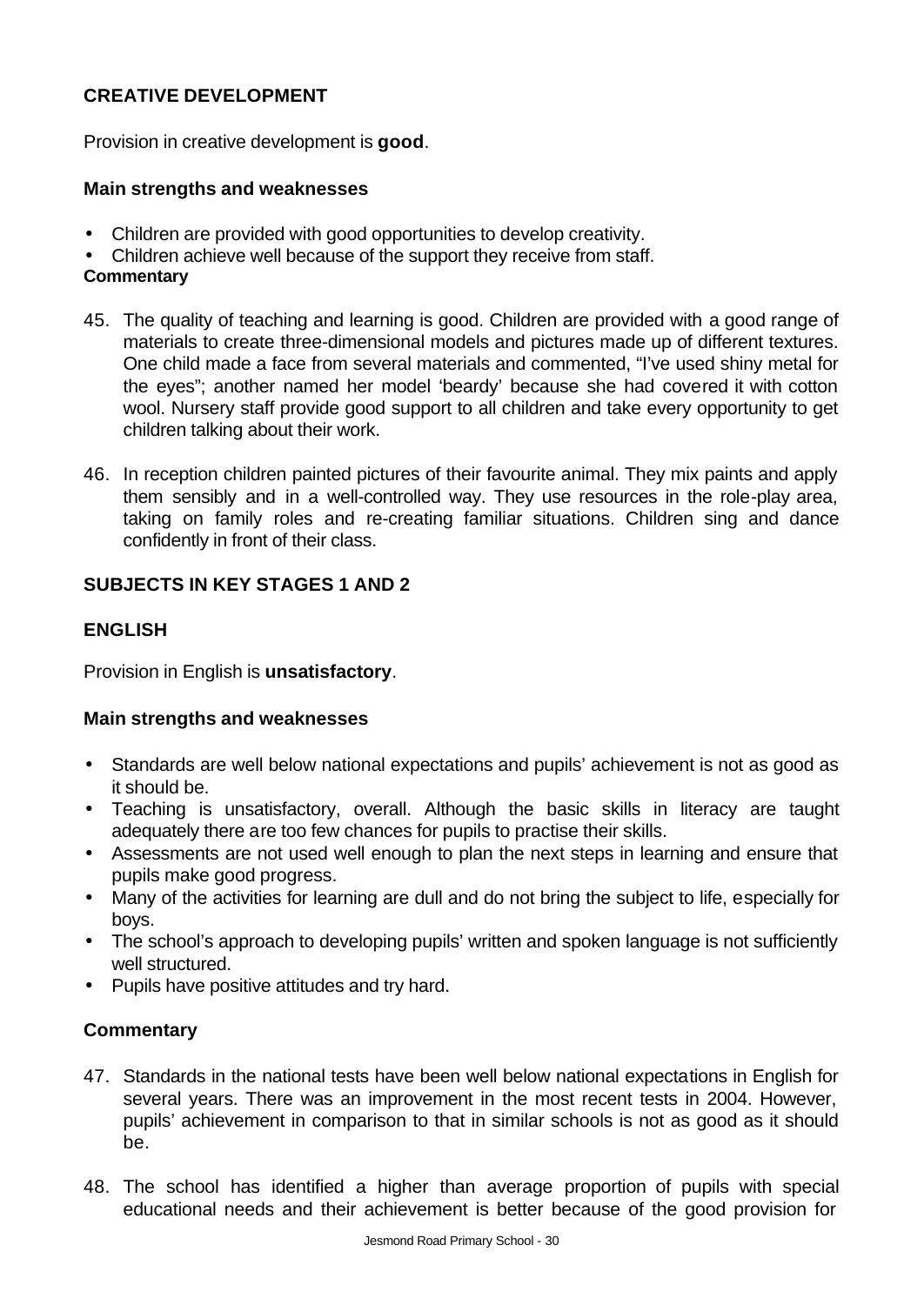them. This includes very effective support from a good number of well-trained support staff which results in work that is usually well matched to their needs, as in the case of Year 3 pupils where the work in their books is very closely linked to the targets set in their individual education plans. Girls achieve more highly than boys throughout the school, especially in writing. This has been recognised by the school and pupils have been consulted about the reasons for the difference and ways to encourage boys more; however, the impact of actions taken such as more emphasis on non-fiction and greater access to learning in ways that appeal to boys has not yet been evaluated. In the best lessons, such as the one in Year 2 about connecting sentences in chronological writing, all pupils were properly challenged at different levels because of the teacher's good knowledge of pupils' abilities. This resulted in higher ability pupils being able to use 'meanwhile' to connect two of their own sentences appropriately. However, many teachers' expectations are too low for the majority of pupils, particularly those of average and higher ability; consequently too many pupils underachieve across the school in English.

- 49. Although pupils are confident, enthusiastic speakers, standards in spoken language are below national expectations. This is partly because many pupils do not have welldeveloped language skills when they start school. Also there is no structured programme for developing this aspect of English throughout the school. This has rightly been identified as a priority for inclusion in the current improvement plan. Few teachers challenge pupils sufficiently to use a wider range of vocabulary in lessons and as a result there are too few opportunities for pupils to improve the quality of their language.
- 50. In reading too few pupils reach the higher levels at both ages seven and eleven. Although their basic skills for reading are sound many have too limited a vocabulary to help them to understand what they read as well as they should. This means that their comprehension is restricted and the potential for enjoyment is limited, as in the case of a Year 6 pupil who was not able to understand the humour in the reading book. Nevertheless, pupils generally have good attitudes and most appreciate the regular, frequent opportunities to read at school and at home.
- 51. Despite the competent teaching of basic skills such as handwriting, spelling and sentence construction, pupils' achievement is low in writing. This is because activities often concentrate on technical aspects and opportunities to write creatively and for a variety of purposes across the curriculum are limited. In a small number of lessons where learning is good, such as the Year 3 lesson on 'Shape Poems', pupils are given an interesting topic to capture their imagination and a good structure to focus their thinking. This enables middle and higher ability pupils to achieve well writing such phrases as "terrorising snakes". There are examples of more free-flowing writing when pupils have first-hand experiences such as the visit to the local church made by pupils in Year 5.
- 52. All teachers manage pupils' behaviour well in English lessons and relationships between staff and pupils are generally very good; consequently, pupils work free from distractions, have positive attitudes and try hard. In the small proportion of lessons where teaching is good, pupils are actively involved in learning at the appropriate level when being taught as a whole class. This is because of the skilful use of challenging questions, individual whiteboards, paired working and games. Teachers in these lessons match work well to pupils' ability and interest and make good use of time. However, there are too few lessons of this quality across the school, which means that the teaching of English is unsatisfactory overall. The main reasons for this are that most teachers do not expect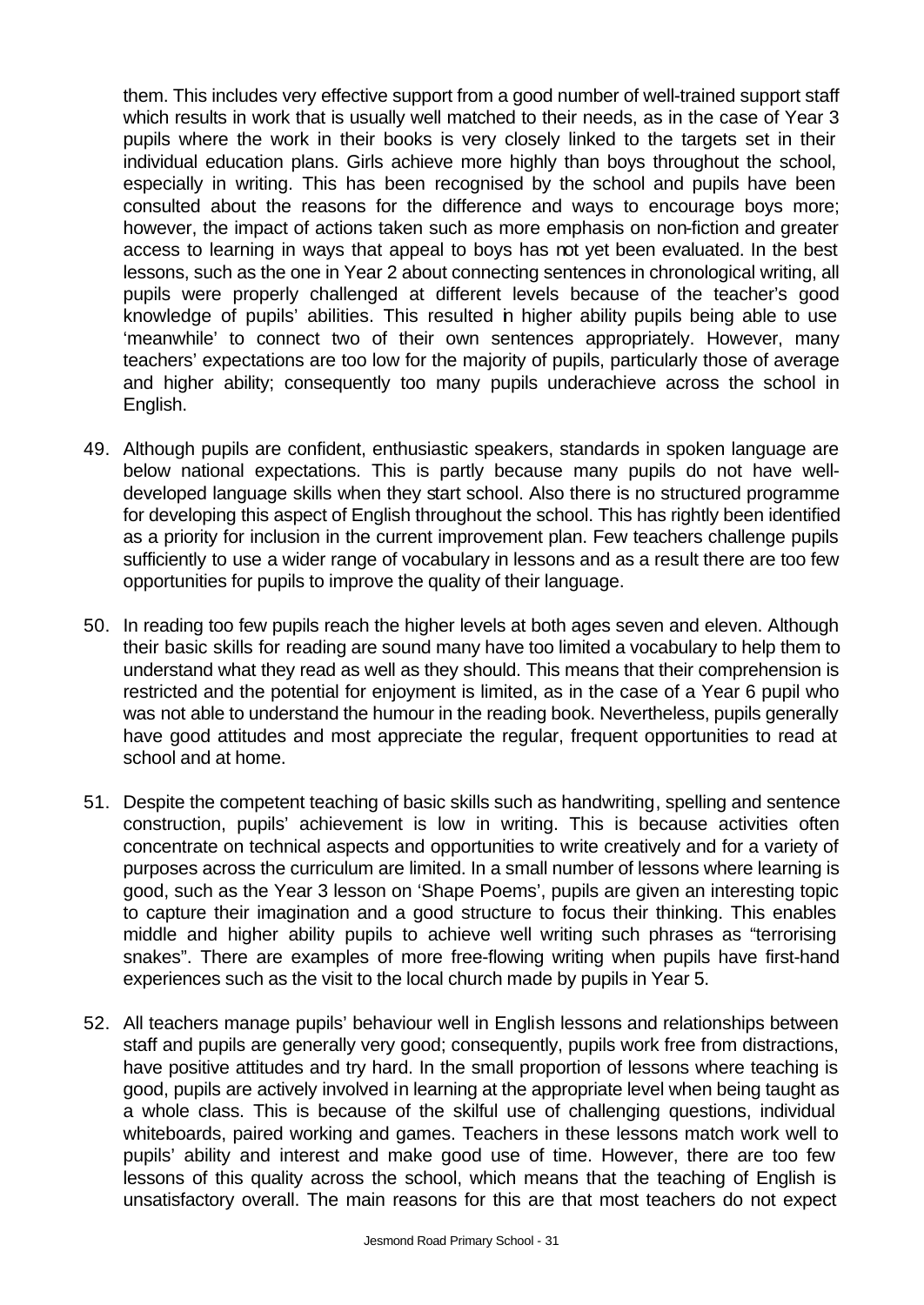enough of their pupils and, although marking is up to date and constructive, they do not use assessment well enough to ensure that pupils make good progress. In addition too few teachers have the confidence to build on the learning objectives of the literacy strategy to bring the subject to life.

53. The overall leadership is unsatisfactory. The two teachers who share the subject leadership role have carried out potentially useful research with staff and pupils to identify the reasons for low standards and underachievement in English. Appropriate strategies for improvement are outlined in the subject improvement plan. However, there has been an insufficiently sharp focus on evaluating the effectiveness of actions in the past, which has resulted in slow progress in improving pupils' achievement.

### **Language and literacy across the curriculum**

54. The use of language and literacy skills across the curriculum is unsatisfactory. Teachers are beginning to provide more planned opportunities for pupils to develop language and literacy skills across the curriculum; however, this is currently at an early stage. Pupils' poorly developed skills in writing limit their achievement in some other subjects, such as history, particularly at the higher levels.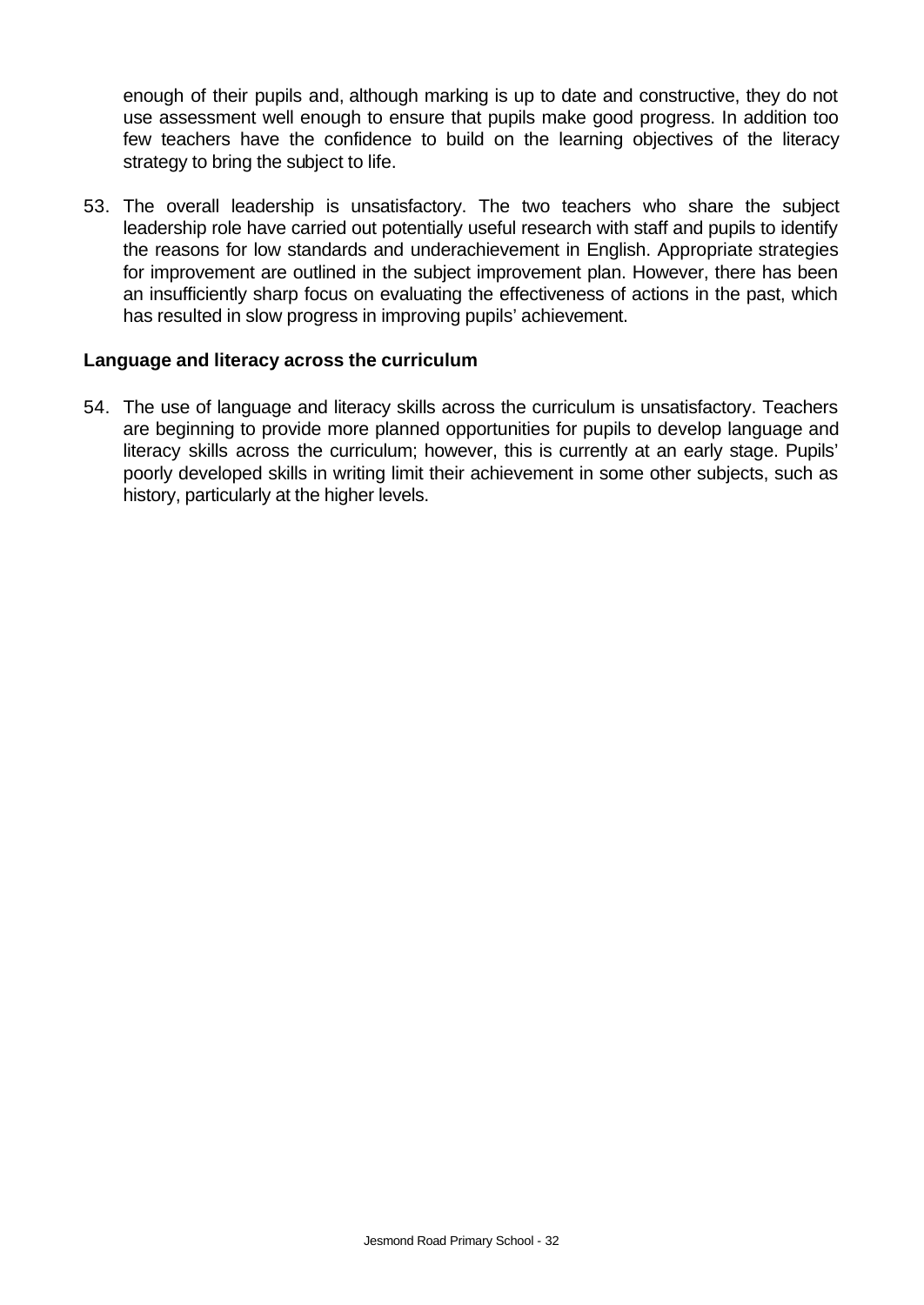# **MATHEMATICS**

Provision in mathematics is **unsatisfactory**.

### **Main strengths and weaknesses:**

- Pupils make insufficient progress throughout the school so that achievement is too low by the time they are eleven.
- Teaching and learning are unsatisfactory overall, because the system for tracking pupils' progress is not used well enough to target under-achievement.
- The work set for groups of pupils is not matched carefully enough to their abilities.
- Time in lessons is not used well enough so that pupils can consolidate and extend their learning.
- Teachers use a good range of teaching techniques, which helps to motivate pupils.
- Pupils with special educational needs make good progress because they are supported well by teaching assistants.

### **Commentary**

- 55. Standards in the national tests have been well below national expectations for several years. There was an improvement in the most recent tests in 2004. However, pupils' achievement is not as good as it should be and remains below similar schools. The school has started to address the low achievement of pupils by setting up a system to track their progress between the ages of seven and eleven. However, it has not yet used this system rigorously enough in order to identify where underachievement exists so that standards can be raised. There is no similar tracking system in place for the younger pupils in Years 1 and 2. Whilst all pupils now have targets so that they know what they are trying to learn, some of these targets are too low and some pupils are left with the same targets for too long.
- 56. Teaching is unsatisfactory overall, because there is too little emphasis on raising achievement. Teachers do not always have a clear enough understanding of what pupils should be learning because they do not use the information they have about previous achievements. This means that the work for some lower ability pupils is too difficult for them whilst the work set for many higher achievers is too easy and this results in slower than expected progress. When pupils with special educational needs are supported by teaching assistants, they make good progress.
- 57. In the few lessons where teaching is good, teachers expect pupils to achieve well. For example, in a Year 5 lesson, pupils were challenged to find out how many ways they could combine four colours of sweets and given the time to learn for themselves. As a result pupils were excited by the challenge and became very involved in what they were discovering. They were able to find a general rule for any number of sweets and explain it to the class at the end of the lesson. In these lessons, less able pupils are supported well by teachers and assistants, and all abilities are able to make rapid progress in their thinking.
- 58. Where teaching is less effective, it is because the first part of the lesson takes too long and this leaves little time for pupils to work independently in order to practise their skills and demonstrate their understanding. In some of these lessons, too many pupils are not sufficiently challenged. Teachers do not use questioning well enough in order to engage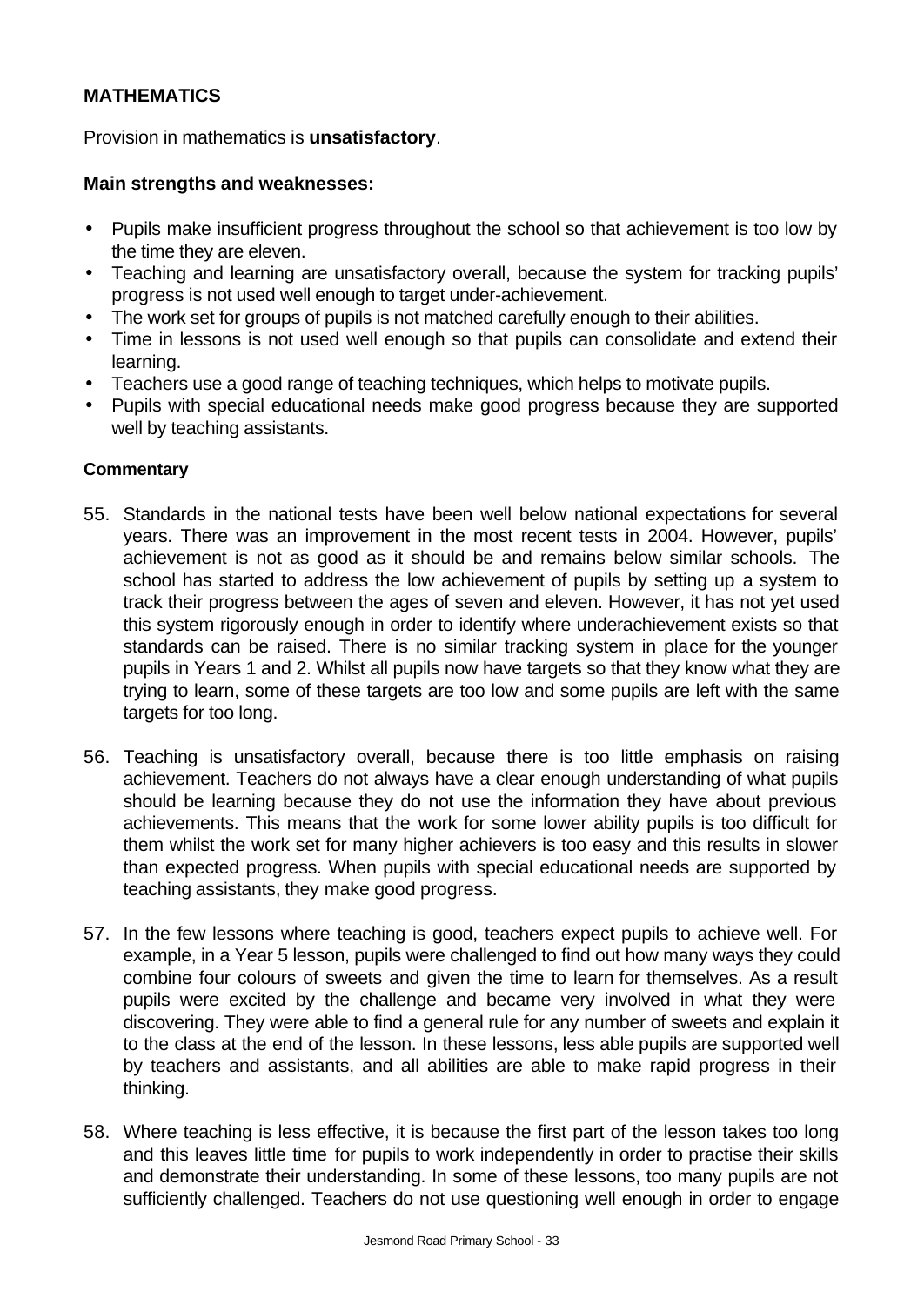all pupils in learning. This means that the teacher is only aware of the level of understanding of the minority of pupils answering the questions.

59. The overall leadership is unsatisfactory. Whilst the enthusiastic and knowledgeable subject leader has worked hard to implement the National Numeracy Strategy, there has been insufficient focus on evaluating teaching in terms of pupils' progress.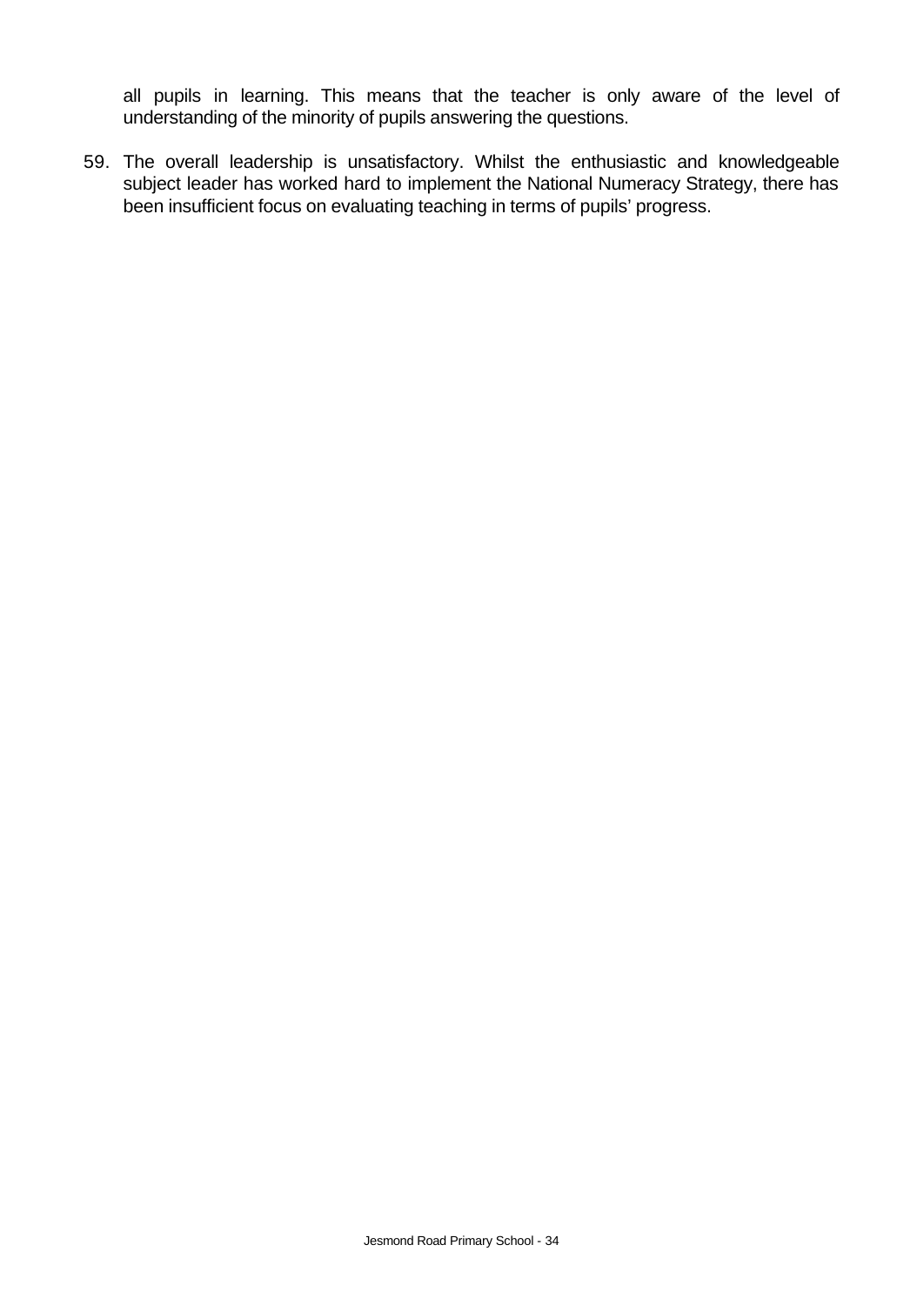### **Mathematics across the curriculum**

60. The use of mathematics across the curriculum is unsatisfactory. Whilst there are opportunities for pupils to apply their skills in other subjects, particularly science and geography, it is not yet planned consistently enough in order to have a positive impact on standards.

### **SCIENCE**

Provision in science is unsatisfactory.

### **Main strengths and weaknesses**

- Significant groups of pupils are under-challenged in science and expectations are low.
- Pupils enjoy investigative science, which has a high focus, but this has not yet improved achievement.
- The role of the subject co-ordinator is underdeveloped.
- Assessment of pupils' learning is not used to track how well pupils are doing or to plan future work.

### **Commentary**

- 61. Standards in science throughout the school are well below the national average. By the end of both Year 2 and Year 6 achievement is below national averages and standards are low. By the end of Years 2 and 6 very few pupils achieve higher levels in science. These poor standards have been at this level since the previous inspection, although achievement this year is slightly improved. Standards have declined since the previous inspection.
- 62. The school, led by the science co-ordinator, places a high emphasis on scientific investigation and evidence of this type of work can be seen across the school. In a Year 6 lesson pupils are able to find out which surfaces are the best reflectors of light. This provides the opportunity both to develop investigative skills and to explore the concept of a fair test. Pupils enjoy this type of work, but it has not yet led to improved standards. This is because teaching is unsatisfactory. In all lessons observed, pupils are provided with work that does not challenge them sufficiently or extend their learning. For example, in a Year 1 lesson on the life-cycle of a frog, many pupils were able to complete the task set very quickly and after questioning revealed that they have covered similar work in the reception class. Work set in science is generally the same for all ability groups, resulting in the work being too difficult for lower ability groups and too easy for more able pupils.
- 63. Assessment and tracking of pupils' previous learning and achievement are not used to plan next steps in teaching and learning. As a result, pupils are not extended sufficiently and standards remain low. For example, results in national tests are not analysed and a valuable opportunity to find out how the school compares with similar schools is missed. Because teachers fail to build on pupils' previous learning or knowledge, they often underestimate what pupils are capable of. In a Year 1 lesson on baby animals, for example, pupils are introduced to the names of various animals and their young even though the vast majority of pupils are already familiar with these names.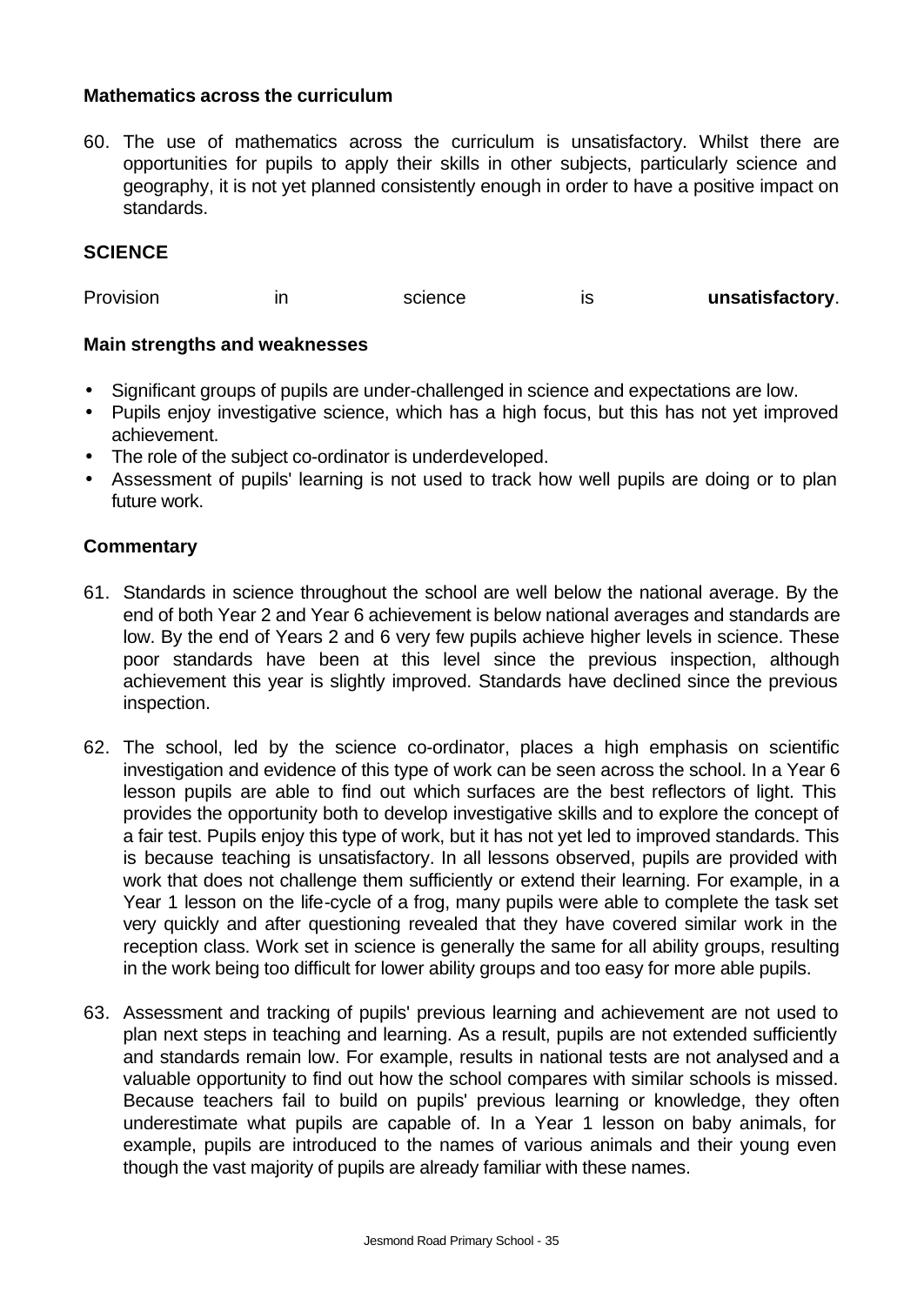64. The overall leadership is unsatisfactory because the role of the subject co-ordinator has not been developed. Whilst resources are managed appropriately and the development of investigative science is encouraged, little opportunity has been provided for the exploration of teaching and learning in science and its impact on standards. As a result, the co-ordinator does not have an accurate picture of science provision at the school and opportunities to raise standards are missed.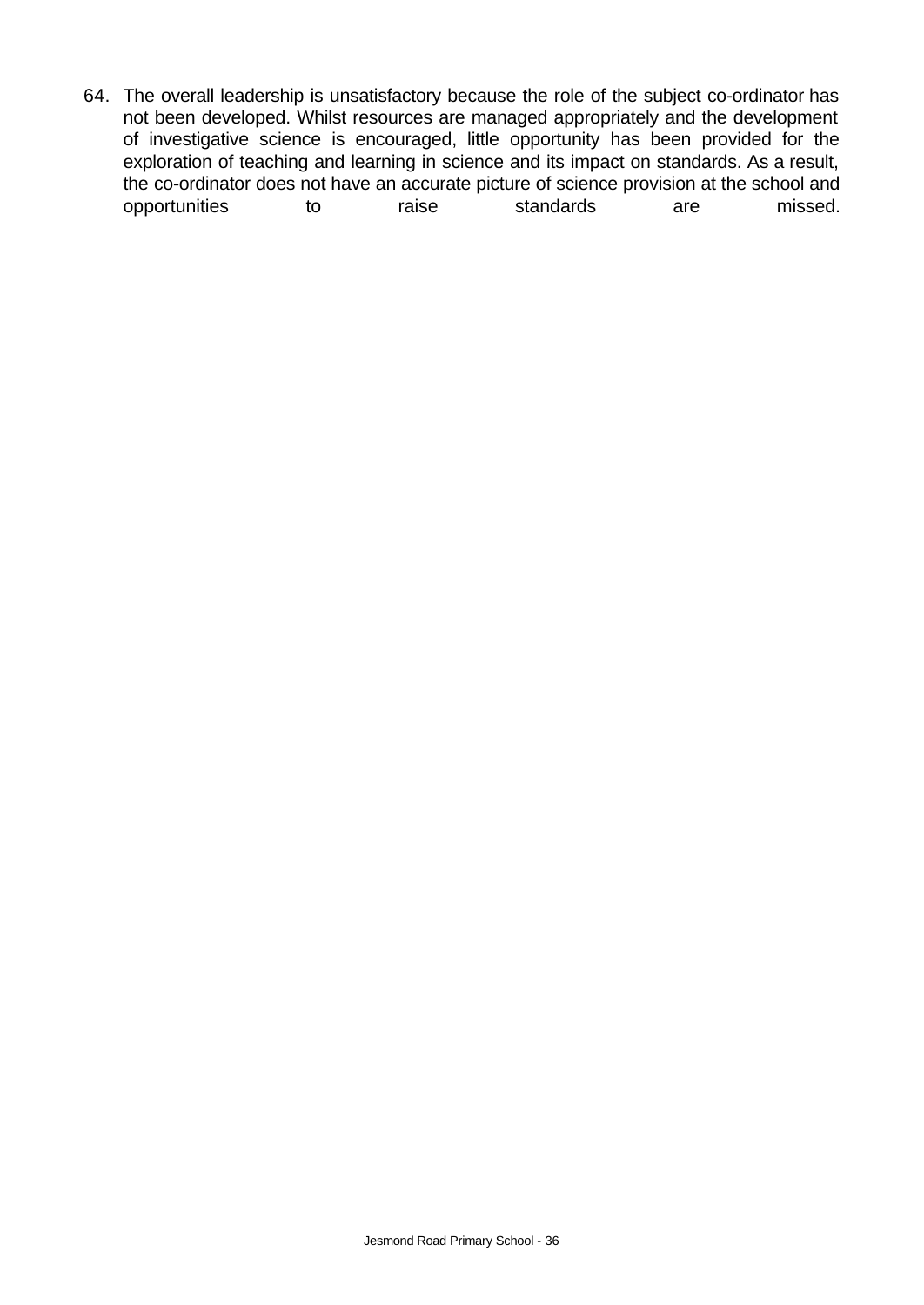# **INFORMATION AND COMMUNICATION TECHNOLOGY (ICT)**

Provision for ICT is **satisfactory**.

### **Main strengths and weaknesses**

- Standards and pupils' achievement in both key stages have improved and are now satisfactory.
- Teachers are more confident in using ICT than at the previous inspection.
- Improved resources and access to computers have improved pupils' achievement but access to resources for control and sensing is limited.
- Pupils' enthusiasm for the subject makes a significant contribution to their good achievement in most lessons.
- In some lessons teachers spend too much time reminding pupils of well-established procedures.
- The school computer network is well managed but the co-ordinator does not rigorously monitor or evaluate provision or pupils' attainment in ICT.

### **Commentary**

- 65. Standards in ICT are now broadly in line with national expectations at both key stages, which is an improvement on the previous inspection when they were judged to be unsatisfactory at Key Stage 2. Improvement is due to the improved level of resources available for teachers to use in lessons, and training that has enabled them to gain the confidence to teach ICT. Teachers now use the new resources in the ICT suites effectively to teach pupils the basic skills they need to support their learning in other subjects.
- 66. By Year 2, pupils are using the computer to make pictures and write text. The oldest pupils make use of word processing and publishing software to present information to a range of audiences. Pupils in Year 5 and 6 have well-developed skills in using multimedia software such as *PowerPoint*. Teachers have the confidence and skill to help pupils' use of the Internet to research topics to support their learning in history and science. Year 5 pupils are currently using the Internet to research the Victorians and Year 6 are preparing multimedia presentations in relation to Carlton Camp.
- 67. Pupils' achievement is generally satisfactory. In some lessons, pupils work in 'expertnovice' pairs where collaboration between pupils raises achievement, especially for low attaining pupils. This approach was particularly effective where Year 4 pupils were using ICT in their literacy lesson to analyse text for homophones. Access to computers at home contributes to pupils' achievement. For example, in one Year 6 class some pupils have a computer at home and they use some of the same applications that they are using at school.
- 68. Provision is generally satisfactory but there are still shortcomings in access to computers in classrooms. Older pupils, for example, do not use control technologies to support their learning in science and geography.
- 69. Teaching in ICT is satisfactory and in most lessons teachers capitalise on pupils' enthusiasm for the subject. Teachers familiarise themselves with applications they are to use and most lessons begin with a confident demonstration which keeps all pupils interested and eager to learn. Where teaching is unsatisfactory, as observed in a Key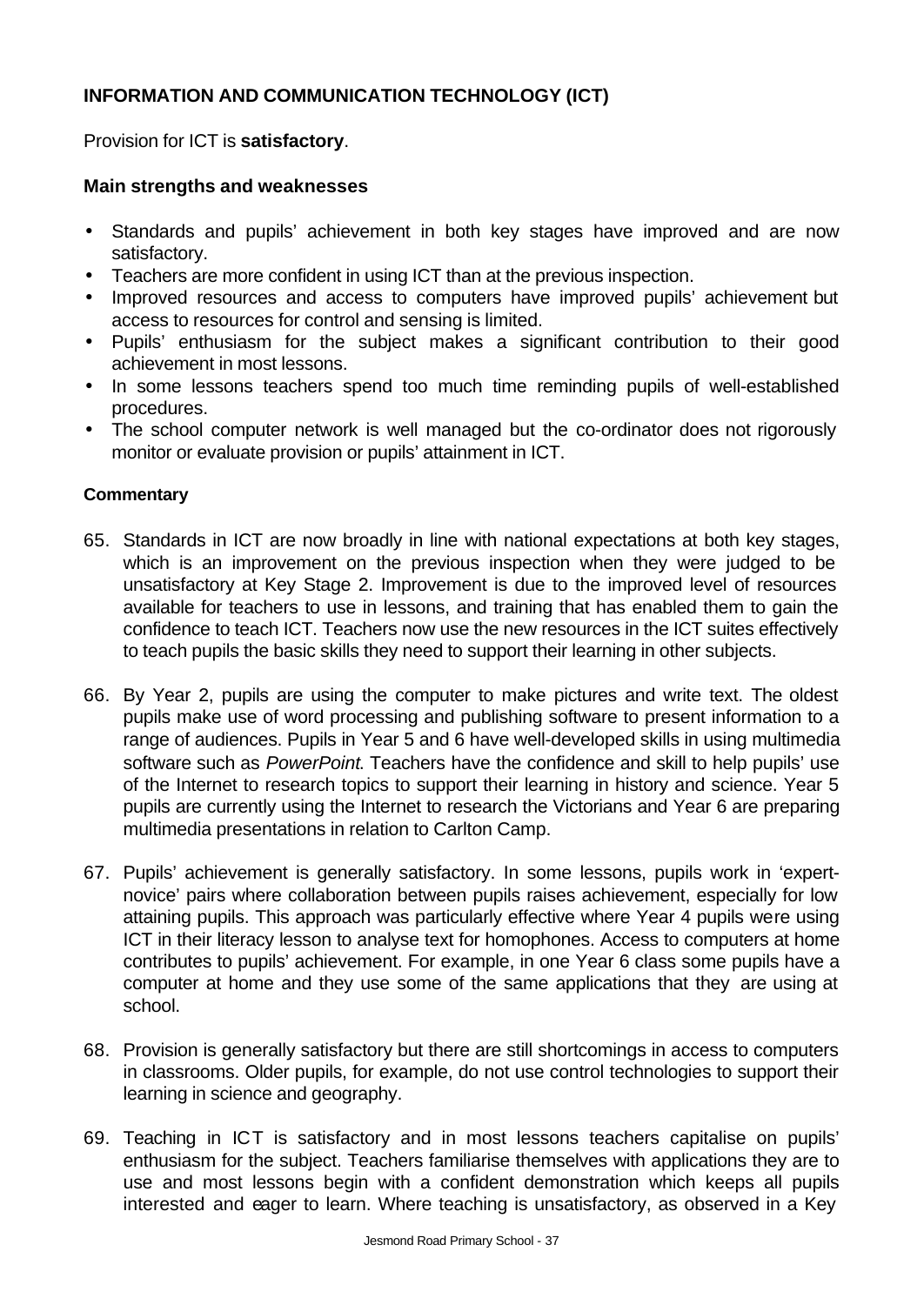Stage 1 lesson on making repeating patterns, teaching is at the pace of the slowest pupils and for those who already have good skills, learning stops and they quickly become bored and drift off task.

70. The school has two well-resourced computer suites that are networked so that teachers and pupils can share resources. Using the network in this way is relatively new to staff and not fully embedded into the way some work. The co-ordinator manages the network well but has not had opportunities to monitor and evaluate ICT provision and attainment across the school. He is working on a whole-school assessment and pupil tracking system, which should help identify more accurately the school's ICT priorities. Resources are well managed and the support from a part-time technician is highly valued. Though the ICT suite is well resourced, there is insufficient control or sensing equipment.

### **INFORMATION AND COMMUNICATION TECHNOLOGY ACROSS THE CURRICULUM**

71. The use of ICT across the curriculum is unsatisfactory. The ICT suites provide the mainstay of teaching basic ICT skills but because of the limitations of the timetable, opportunities to use the suite independently to support learning in other subjects are limited. All classrooms have a computer and teachers need to find ways to maximise the use of computers in the ICT suite and their classrooms to integrate ICT into the wider curriculum.

### **HUMANITIES**

- 72. One lesson was observed in geography and none in history. Inspectors looked at samples of pupils' work. There is insufficient evidence to judge provision in either subject.
- 73. The evidence seen indicates that standards in **history** and **geography** are satisfactory. The school has established a long-term plan which ensures that there is appropriate coverage of the programmes of study and enables staff to plan work in line with published schemes. Teachers observed were confident in their understanding and delivery of the subjects.
- 74. There is good coverage of historical topics with appropriate resources to ensure areas of the National Curriculum are covered. However, there is little evidence of systematic planning for progression in the key historical skills of enquiry and interpretation so that pupils begin to understand why certain events happened. Pupils take a pride in their work and literacy skills are sometimes used well, as in the case of a Year 6 class who have written an imaginary letter from Athens to Sparta to ask for their help.
- 75. By Year 2 pupils have a good knowledge of local places, and know where they live and how their local town differs from some others. Their mapping skills are under-developed, so that in one Year 2 class most pupils were unable to draw a plan of a park, producing a picture instead.
- 76. By Year 6, pupils have knowledge of a range of places both locally and further afield. They are able to use an atlas and read a key to interpret physical features of other countries. Pupils can describe what places are like and are able to draw comparisons between different areas they have studied.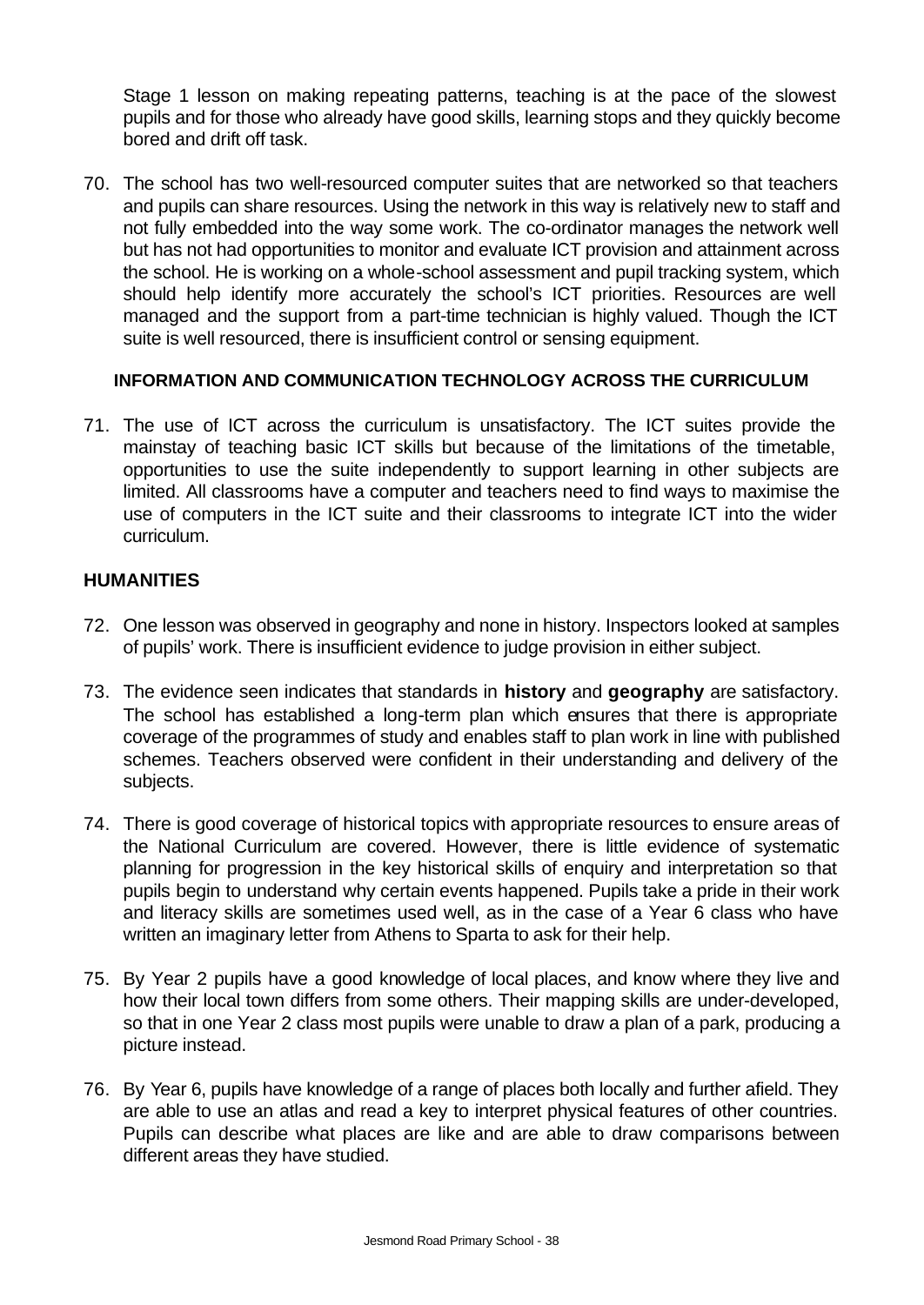77. The role of the subject leaders needs to be developed to include monitoring of teaching and learning in order to raise standards still further. The school does not have systems to assess pupils' understanding accurately enough.

### **Religious education**

Provision in religious education is **good**.

### **Main strengths and weaknesses**

- Good use is made of visits to support learning.
- Teachers' subject knowledge is good.
- Coverage of the Hartlepool Religious Education Agreed Syllabus is good.

### **Commentary**

- 78. Standards in religious education are good. A thorough coverage of the local religious education syllabus is in evidence with a chosen focus on both Christianity and Hinduism. Through their religious studies pupils in both key stages gain an appreciation of Christianity and some world religions. Children in Years 3 and 4 can refer to the Bible and can identify a range of symbols used in the Christian faith. Many understand about the importance of Diwali, the Hindu festival of light, and know about the Hindu gods, Rama and Sita. Assemblies have a regular religious basis, with pupils singing hymns and saying prayers in all of them. The curriculum and learning are enriched well, for example by a visitor explaining to pupils about the significance of the Chinese New Year, and by visits to the Methodist Chapel.
- 79. Teaching and learning are good. For example, in a Year 4 lesson on Diwali, the teacher used a variety of multi-sensory approaches to make the lesson more memorable and to move learning forward. Here, pupils achieve well because teaching challenges pupils' thinking and develops some detailed knowledge. Similarly in a Year 3 lesson on religious symbols, teacher expectations were high by not being content with pupils simply describing actions and by persisting in developing their understanding of what the symbols meant. Adequate resources are organised to help the delivery of religious education and the subject co-ordinator acts as an effective support to teachers.

# **CREATIVE, AESTHETIC, PRACTICAL AND PHYSICAL SUBJECTS**

- 80. Too few lessons were seen to judge provision in any subject in this curriculum area. No lessons were seen in art and design or in design and technology. Three lessons were seen in physical education and two in music. Inspectors gathered evidence from these lessons, examined pupils' work in books and on display, and had discussions with staff and pupils.
- 81. Pupils' work in books and on display showed that, apart from a few examples, pupils reach standards below those expected for their age in **art and design**, especially by the end of Key Stage 2. On occasions when pupils are given first-hand experience and prompted to observe closely, the standard of work is at least in line with expectations and in some cases is above. Good examples of this were seen in Key Stage 1 where pupils made very good observational drawings of sculptures they had seen and photographed in a local park. In Key Stage 2 most pupils use sketchbooks, which are used well to focus on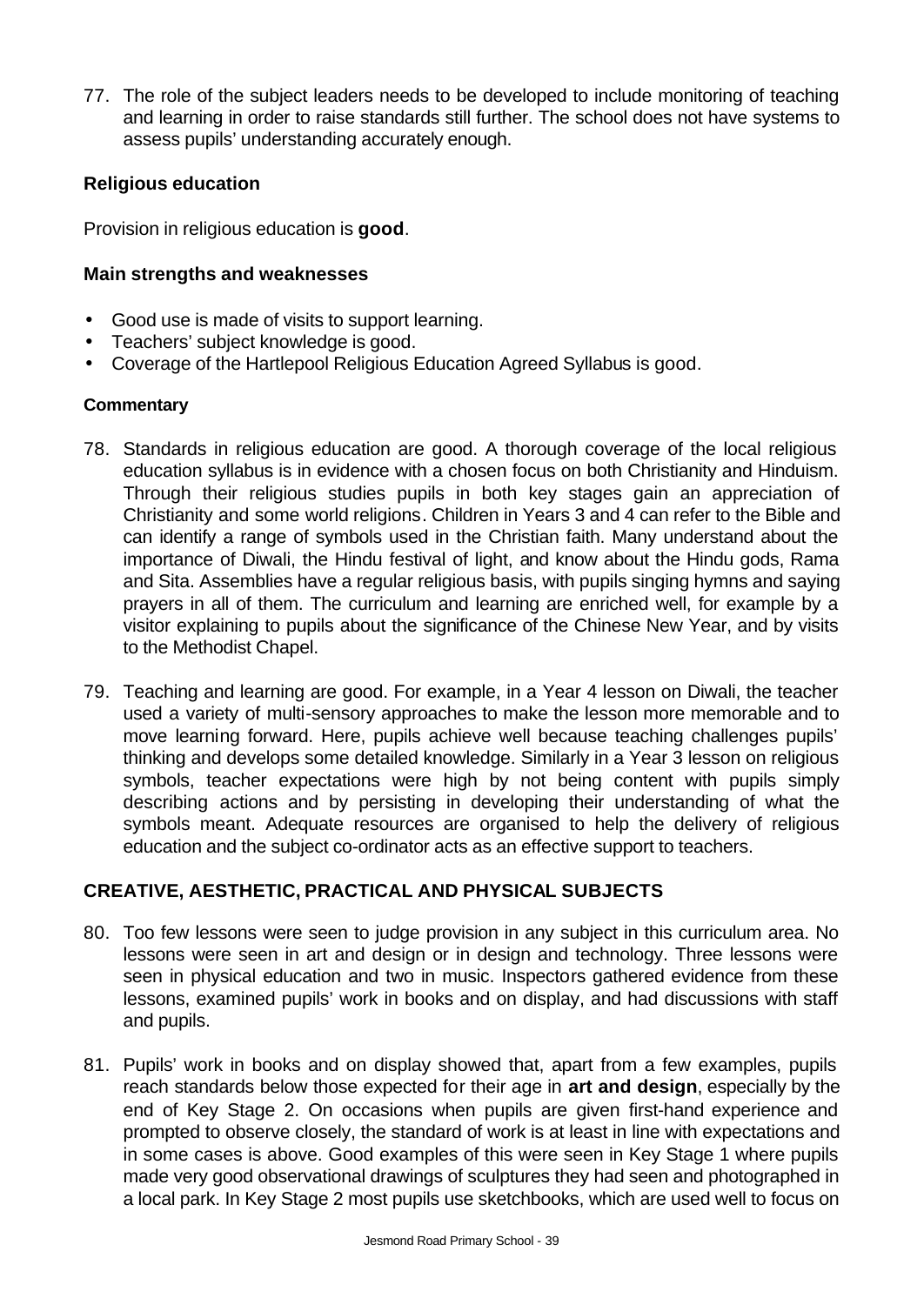specific techniques and to develop pupils' understanding of aspects such as pattern and texture. Pupils also learn about the styles of famous artists, which they link effectively to their own work, such as in the self-portraits in Year 5. However, in general, pupils in Key Stage 2 have under-developed drawing and painting skills. In addition, there are too few opportunities for pupils across the school to work on larger scale projects and with a sufficiently broad range of materials; for example, three-dimensional work is particularly under-represented. There is no assessment in art to ensure that pupils are making good progress and to check standards.

- 82. Art is led by an enthusiastic teacher who has a flair for the subject. However, the lack of a systematic approach to the monitoring and evaluation of standards, pupils' achievement and the effectiveness of provision, as well as the school's main focus on the core subjects, has resulted in limited development.
- 83. In **design and technology** learning is rightly focused on 'design and make' activities. Pupils in Key Stage 1 can recognise the usefulness of different materials to make a range of objects. In Key Stage 2, pupils are able to make judgements on the usefulness of objects, draw designs and make suitable constructions.
- 84. The subject leader is knowledgeable and has appropriate plans to develop their subjects further. However, leadership and management can only be satisfactory when there are few ways of monitoring and evaluating standards other than by the subject leader's scrutiny of pupils' work.
- 85. Two lessons were observed in **music**. The teaching in both was satisfactory because pupils were presented with work that moved their learning on. In a Year 1 lesson pupils developed their hand-eye co-ordination to play instruments together and their ability to follow signals to play loudly and softly well because of the teacher and teaching assistant's clear demonstration. Higher ability pupils in a Year 6 lesson rose to the challenge well to fit a rhythm they had composed to a track from the music scheme. However, pupils in general have very limited knowledge of some key aspects of music, particularly the names of common instruments, specific vocabulary to explain their preferences, and a range of musical styles such as those from other cultures. Standards achieved are below those expected by the end of Year 6.
- 86. Provision for music has improved since the previous inspection. There are now good levels of resources so that all pupils in a class can have access to musical instruments, and links have been made with the local secondary school to provide more expert teaching for older pupils. Singing has improved, mostly as a result of the formation of a school choir as part of a local schools' initiative and the pride that pupils now take in their work. Teachers have increased confidence as a result of the introduction of structured schemes of work.
- 87. There is no systematic approach to evaluating standards and the quality of provision for music across the school and this, coupled with the absence of assessment, means the school does not ensure that pupils' achievement in all aspects is as good as it could be.
- 88. In **physical education** standards are typical for the age groups concerned. Pupils play a variety of games with enthusiasm, including the football team. They understand and respect the rules of play. They can pass, catch and control a variety of balls in different game situations. Pupils of all ages are aware of the effects of exercise on the body.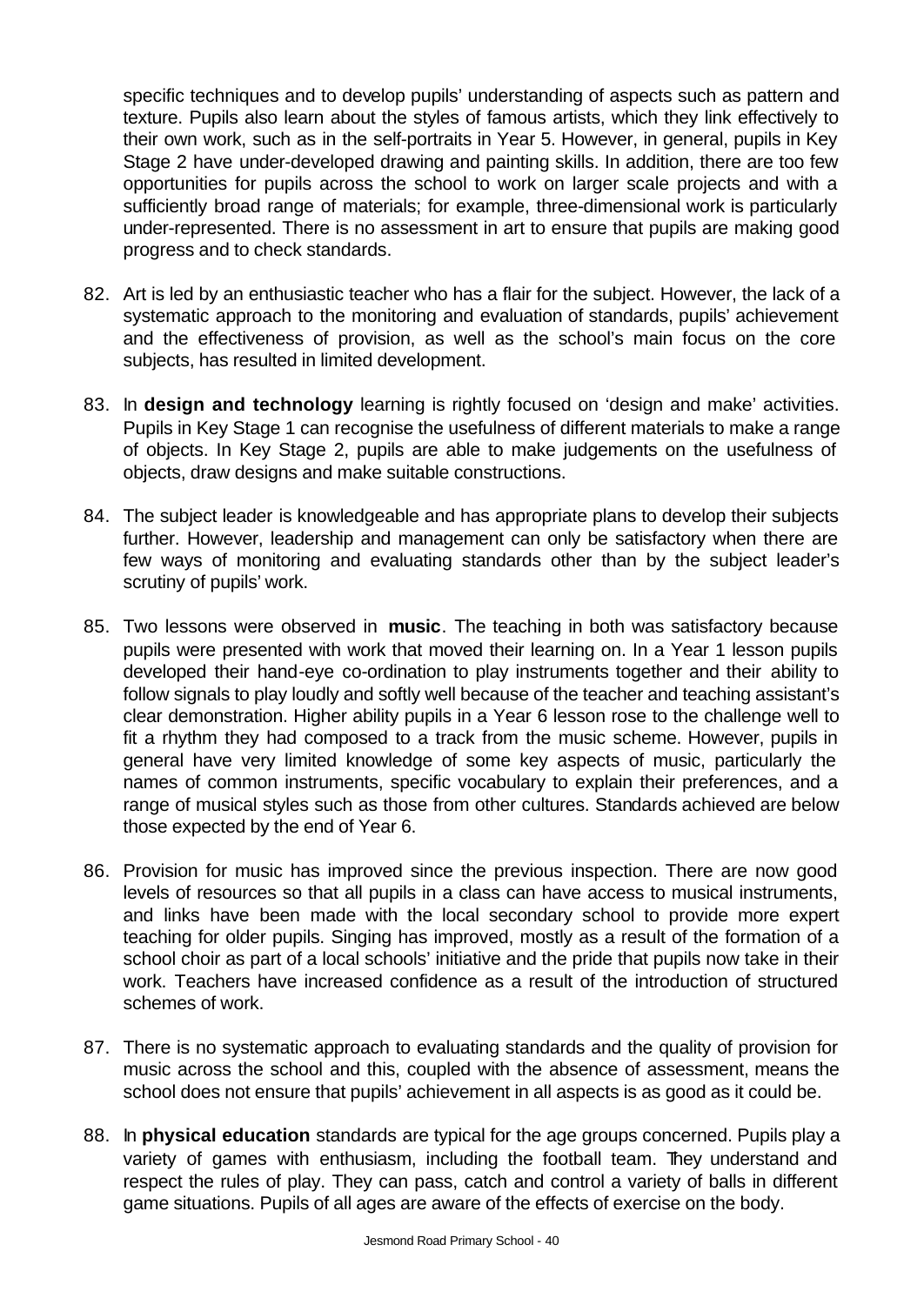89. Teaching is satisfactory. Lessons are well planned to provide a variety of opportunities for all to get actively involved. Lessons are interesting with time for pupils to listen, watch, practise individual skills and then perform together. They are encouraged to perform well and they respond with energy and try hard to succeed. As a result they learn quickly. However, there are too few opportunities for pupils to evaluate the quality of their movements or those of others. Overall, achievements are satisfactory in physical education.

### **PERSONAL, SOCIAL AND HEALTH EDUCATION AND CITIZENSHIP**

- 90. Too few lessons were seen to judge provision in this curriculum area. Two personal, social and health education lessons were observed. Discussions took place with pupils and the pupils' work was examined.
- 91. There is a well-planned and structured personal, social and health education (PSHE) curriculum, which means that pupils make good progress in developing their knowledge and understanding. PSHE is taught through planned lessons and also effectively through other subjects. Standards in PSHE are good and pupils achieve well. This is because high expectations are set and the head teacher and staff are good role models and expect pupils to do well.
- 92. During discussions pupils showed a good knowledge of healthy living. They know about balanced diets, the good effects of exercise and the importance of cleanliness in preventing the spread of illness. Older pupils are confident in sharing their thoughts with staff and other adults. For example, they are able to talk about making choices about bullying, health and personal safety.
- 93. The school provides a good range of opportunities for pupils to develop a sense of responsibility and citizenship. This is seen in the work of the school council where pupils make decisions about improvements that are needed in school. The school council is well organised and gives all pupils an opportunity to play an active role as citizens. All pupils are involved in the new school council with a very good system of representation. Class council meetings engage all pupils in planning the main agenda items for meetings and photographs of class council members are displayed alongside the minutes of school council meetings. This initiative has been implemented rigorously, with school council members gaining valuable skills and understanding of the democratic process.